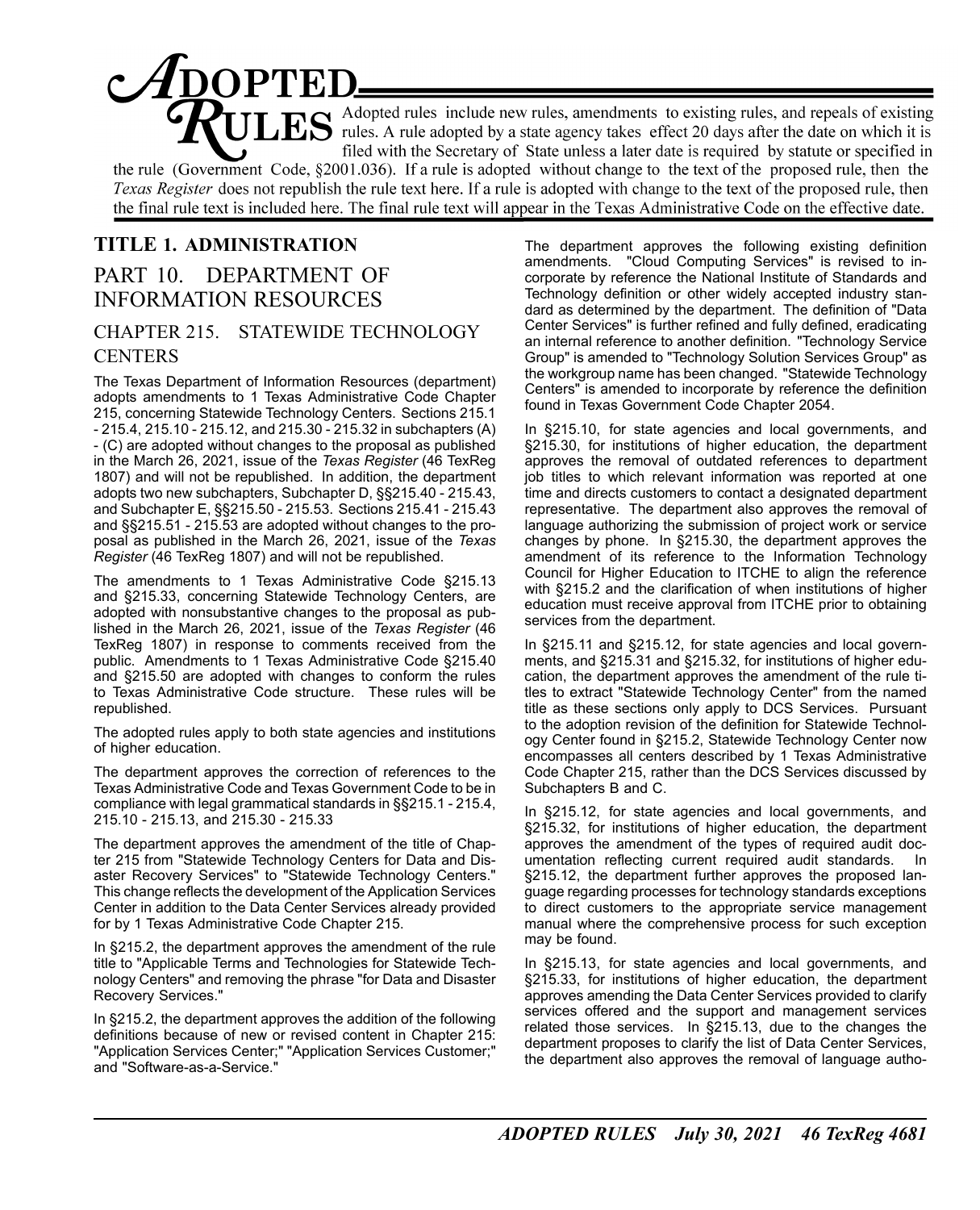rizing customers to not seek exceptions for certain services and proposal that designated Data Center Services customers who are requesting exemption from all or part of Data Center Services shall seek such exemption regardless of the services from which they are seeking to be exempt.

The department also approves the creation of two new subchapters, Subchapters D and E, concerning the new Application Services Center, created in furtherance of Texas Government Code Chapter 2054, Subchapter L, including §2054.378. These subchapters provide the necessary rules to address the short-term solution provided by the department's emergency rule amendments to 1 Texas Administrative Code §215.13 and §215.33, effective February 2, 2021 (46 TexReg 989) and renewed through July 31, 2021 (46 TexReg 3223).

As required by Texas Government Code Chapter 2054 when creating a new statewide technology center, the department has received the approval from state leadership necessary to create the Application Services Center.

The department adopts the new Subchapter D, Application Services Center for State Agencies and Local Governments, and approves the following new sections: §215.40, Receipt of Services, which provides that customers may participate in the Application Services Center, requires participating customers sign the appropriate contract with the department in accordance with state law, and establishes the appropriate processes for the provision of new or additional services under the Application Services Center as well as how the Center will provide cost estimates and notices for such services; §215.41, Application Services Center Billing, which provides details on billing and payment procedures; §215.42, Application Services Center User Responsibilities, requiring Application Services Center customers to provide proper contact information, ensure compliance with applicable laws and policies, support efforts for financial, operational, and technical planning, provide proper audit notification, participate in the governance process, and comply with statutory and program-specific security requirements; §215.43, Application Services Center Services, which highlights the services available through the Data Center for state agencies and local government, generally.

The department adopts the new Subchapter E, Application Services Center for Institutions of Higher Education, and approves the following new sections: §215.50, Receipt of Services, clarifying how institutions of higher education may establish services and how to request additional services; §215.51, Application Services Center Billing, providing details on billing and payment procedures for institutions of higher education; §215.52, Application Services Center User Responsibilities, requiring Application Services Center customers from institutions of higher education provide proper contact information, ensure compliance with applicable laws and policies, support efforts for financial, operational, and technical planning; provide proper audit notification; participate in the governance process, and comply with statutory and program-specific security requirements; and §215.53, Application Services Center Services, which highlights the services available through the Data Center for institutions of higher education, generally.

The department received two comments from a customer state agency regarding the proposed amendments. First, the customer state agency commented that, in §215.13 and §215.33, the word "all" used to clarify "support and management services related to" Data Center Services could be misinterpreted as a replacement of all support and management services performed

by a state agency or institution of higher education's internal information technology division. The department has incorporated this nonsubstantive change by removing the word "all" in 1 Texas Administrative Code §215.13(a)(11) and §215.33(11).

The second comment identified the potential need for a delayed effective date and requested the creation of rule language permitting such a holdover period. The department declined to incorporate this change.

The changes to the chapter apply to institutions of higher education. The assessment of the impact of the adopted changes on institutions of higher education was prepared in consultation with the Information Technology Council for Higher Education (ITCHE) in compliance with Texas Government Code §2054.121(c). ITCHE determined that there was no impact upon institutions of higher education as a result of the amendment.

# SUBCHAPTER A. GENERAL PURPOSE AND DEFINITIONS

### **1 TAC §§215.1 - 215.4**

These amendments are adopted pursuant to Texas Government Code §2054.052(a), which authorizes the department to adopt rules as necessary to implement its responsibilities under Texas Government Code Chapter 2054; and Texas Government Code §2054.379, which authorizes the department to adopt rules related to Statewide Technology Centers.

The department is authorized to establish an effective date for an adopted rule that is less than the statutory effective date of twenty days from filing with the Secretary of State if such measure is necessary because of imminent peril to public health, safety, or welfare. Tex. Gov't Code §2001.036(a)(2). The department has found that such necessity exists here. The amendments adopted herein reflect a permanent rulemaking solution to the emergency rulemaking measures adopted by the department to address governmental entity needs for software applications, including software-as-a-service products, to be available through department programs to address the needs of the public during the COVID-19 pandemic. The pandemic emergency continues to necessitate the availability of these services to address the needs of the public; adhering to the standard statutory 20-day effective date would result in a lapse in these necessary services between the emergency rulemaking measure's expiration date and the effective date of the amendments adopted herein. As such, the department accordingly finds that an imminent peril to the public health, safety, or welfare of the state requires an expedited effective date of August 1, 2021, for the adoption of these amendments.

No other code, article, or statute is affected by this proposal.

The agency certifies that legal counsel has reviewed the adoption and found it to be a valid exercise of the agency's legal authority.

Filed with the Office of the Secretary of State on July 15, 2021.

TRD-202102688 Kate Fite General Counsel Department of Information Resources Effective date: August 1, 2021 Proposal publication date: March 26, 2021 For further information, please call: (512) 475-4552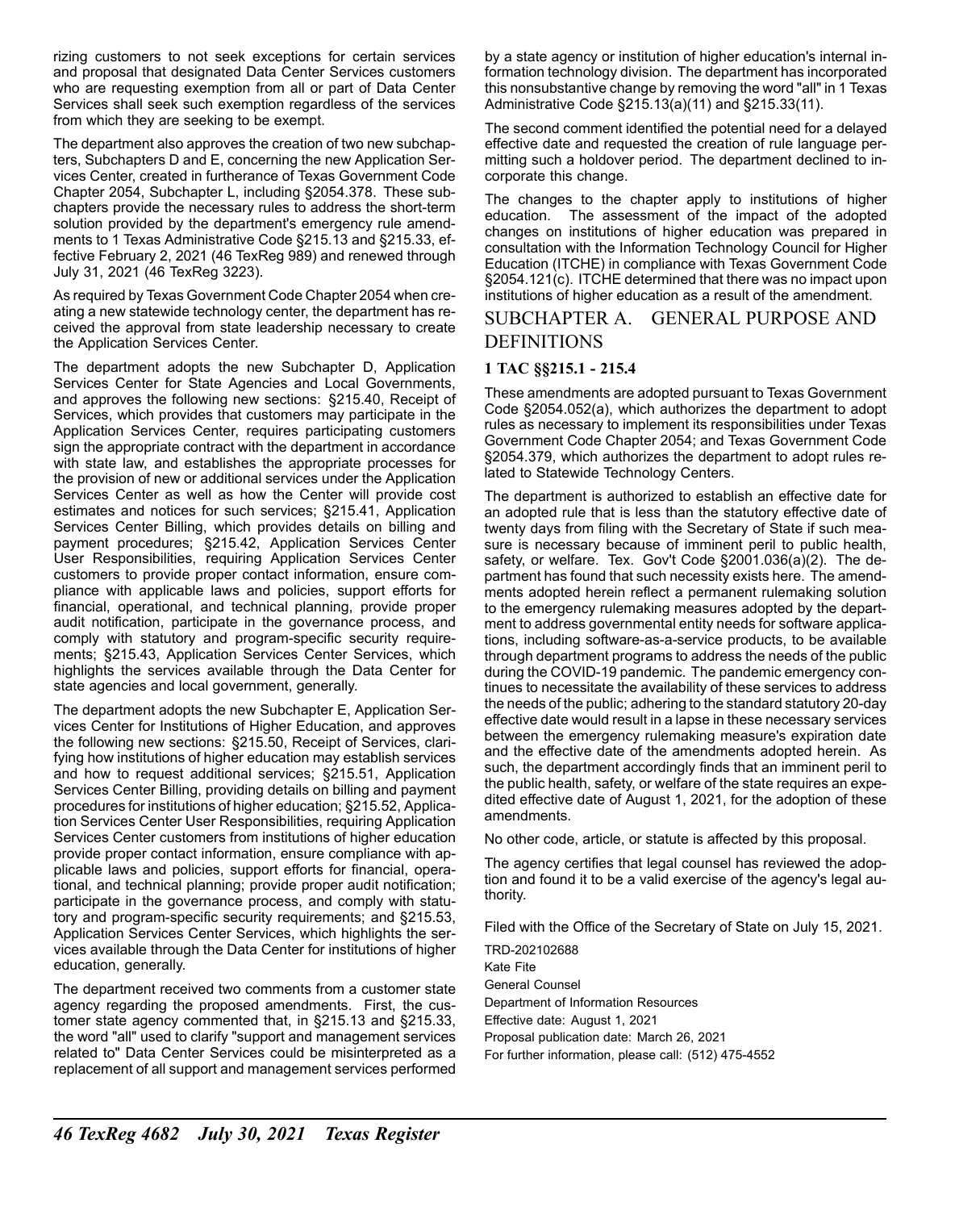# SUBCHAPTER B. DATA CENTER SERVICES FOR STATE AGENCIES AND LOCAL GOVERNMENT

### **1 TAC §§215.10 - 215.13**

These amendments are adopted pursuant to Texas Government Code §2054.052(a), which authorizes the department to adopt rules as necessary to implement its responsibilities under Texas Government Code Chapter 2054; and Texas Government Code §2054.379, which authorizes the department to adopt rules related to Statewide Technology Centers.

The department is authorized to establish an effective date for an adopted rule that is less than the statutory effective date of twenty days from filing with the Secretary of State if such measure is necessary because of imminent peril to public health, safety, or welfare. Tex. Gov't Code §2001.036(a)(2). The department has found that such necessity exists here. The amendments adopted herein reflect a permanent rulemaking solution to the emergency rulemaking measures adopted by the department to address governmental entity needs for software applications, including software-as-a-service products, to be available through department programs to address the needs of the public during the COVID-19 pandemic. The pandemic emergency continues to necessitate the availability of these services to address the needs of the public; adhering to the standard statutory 20-day effective date would result in a lapse in these necessary services between the emergency rulemaking measure's expiration date and the effective date of the amendments adopted herein. As such, the department accordingly finds that an imminent peril to the public health, safety, or welfare of the state requires an expedited effective date of August 1, 2021, for the adoption of these amendments.

No other code, article, or statute is affected by this proposal.

#### *§215.13. Data Center Services.*

(a) DCS services include the following services within the State's private and public cloud environment and approved remote locations:

- (1) Mainframe services
- (2) Server services

(3) Hosting and management of telecommunication hardware for emergency services

- (4) Storage services
- (5) Bulk Print and mail services
- (6) Network services for DCS managed environments
- (7) Disaster Recovery services
- (8) Security Services for DCS managed environments
- (9) Application portfolio management

(10) Cloud computing services, not including software-asa-service products

(11) Support and management services related to the above described services.

(b) Unless an exemption has been requested and approved by the department pursuant to 1 Texas Administrative Code

§215.10(a)(1)(B), designated DCS Customers shall not procure the services specified in this section outside the DCS program.

The agency certifies that legal counsel has reviewed the adoption and found it to be a valid exercise of the agency's legal authority.

Filed with the Office of the Secretary of State on July 15, 2021.

TRD-202102689 Kate Fite General Counsel Department of Information Resources Effective date: August 1, 2021 Proposal publication date: March 26, 2021 For further information, please call: (512) 475-4552

♦ ♦ ♦

# SUBCHAPTER C. DATA CENTER SERVICES FOR INSTITUTIONS OF HIGHER EDUCATION

### **1 TAC §§215.30 - 215.33**

These amendments are adopted pursuant to Texas Government Code §2054.052(a), which authorizes the department to adopt rules as necessary to implement its responsibilities under Texas Government Code Chapter 2054; and Texas Government Code §2054.379, which authorizes the department to adopt rules related to Statewide Technology Centers.

The department is authorized to establish an effective date for an adopted rule that is less than the statutory effective date of twenty days from filing with the Secretary of State if such measure is necessary because of imminent peril to public health, safety, or welfare. Tex. Gov't Code §2001.036(a)(2). The department has found that such necessity exists here. The amendments adopted herein reflect a permanent rulemaking solution to the emergency rulemaking measures adopted by the department to address governmental entity needs for software applications, including software-as-a-service products, to be available through department programs to address the needs of the public during the COVID-19 pandemic. The pandemic emergency continues to necessitate the availability of these services to address the needs of the public; adhering to the standard statutory 20-day effective date would result in a lapse in these necessary services between the emergency rulemaking measure's expiration date and the effective date of the amendments adopted herein. As such, the department accordingly finds that an imminent peril to the public health, safety, or welfare of the state requires an expedited effective date of August 1, 2021, for the adoption of these amendments.

No other code, article, or statute is affected by this proposal.

*§215.33. Data Center Services.*

DCS services include the following services within the State's private and public cloud environment and approved remote locations:

- (1) Mainframe services
- (2) Server services

(3) Hosting and management of telecommunication hardware for emergency services

- (4) Storage services
- (5) Bulk Print and mail services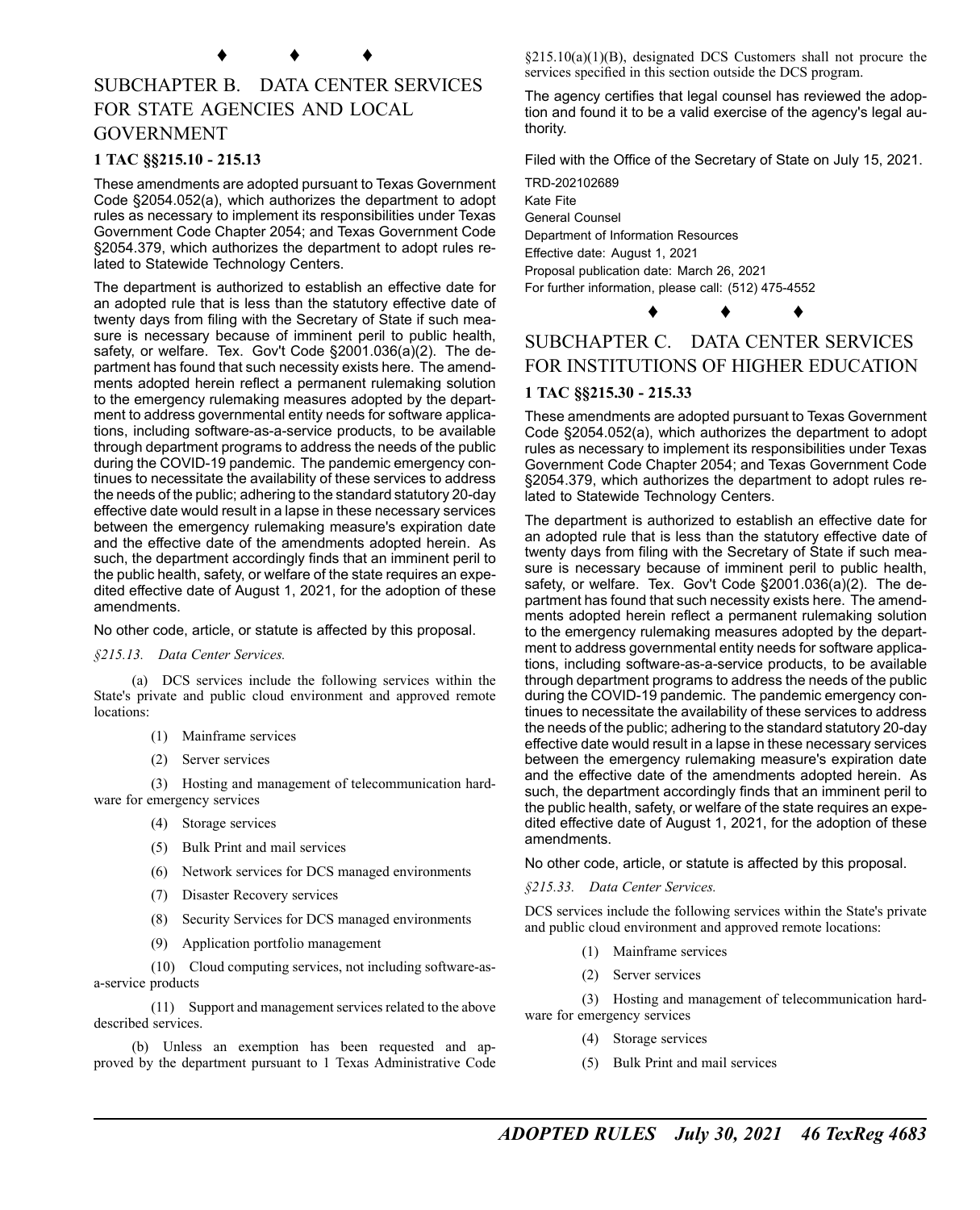- (6) Network services for DCS managed environments
- (7) Disaster Recovery services
- (8) Security Services for DCS managed environments
- (9) Application Portfolio Management

(10) Cloud computing services, not including software-asa-service products

(11) Support and management services related to the above-described services.

The agency certifies that legal counsel has reviewed the adoption and found it to be a valid exercise of the agency's legal authority.

Filed with the Office of the Secretary of State on July 15, 2021.

TRD-202102691 Kate Fite General Counsel Department of Information Resources Effective date: August 1, 2021 Proposal publication date: March 26, 2021 For further information, please call: (512) 475-4552

♦ ♦ ♦

# SUBCHAPTER D. APPLICATION SERVICES CENTER FOR STATE AGENCIES AND LOCAL GOVERNMENT

### **1 TAC §§215.40 - 215.44**

These new rules are adopted pursuant to Texas Government Code §2054.052(a), which authorizes the department to adopt rules as necessary to implement its responsibilities under Texas Government Code Chapter 2054; and Texas Government Code §2054.379, which authorizes the department to adopt rules related to Statewide Technology Centers.

The department is authorized to establish an effective date for an adopted rule that is less than the statutory effective date of twenty days from filing with the Secretary of State if such measure is necessary because of imminent peril to public health, safety, or welfare. Tex. Gov't Code §2001.036(a)(2). The department has found that such necessity exists here. The amendments adopted herein reflect a permanent rulemaking solution to the emergency rulemaking measures adopted by the department to address governmental entity needs for software applications, including software-as-a-service products, to be available through department programs to address the needs of the public during the COVID-19 pandemic. The pandemic emergency continues to necessitate the availability of these services to address the needs of the public; adhering to the standard statutory 20-day effective date would result in a lapse in these necessary services between the emergency rulemaking measure's expiration date and the effective date of the amendments adopted herein. As such, the department accordingly finds that an imminent peril to the public health, safety, or welfare of the state requires an expedited effective date of August 1, 2021, for the adoption of these amendments.

No other code, article, or statute is affected by this proposal.

- *§215.40. Receipt of Services.*
	- (a) Eligible Application Services Center Customers.

(1) State Agencies. In accordance with Texas Government Code Chapter 771, each participating state agency shall execute an Interagency Contract with the department defining the services to be provided prior to the start of services.

(2) Local Government Entity. In accordance with Chapter 791, each participating local government shall execute an Interlocal Contract with the department defining the services to be provided prior to the start of services.

(b) Request for Services.

(1) For prospective Application Services Center Customers initiating service:

(A) Prior to providing services, a request for new services shall be submitted via a formal written request addressed to the designated DIR representative.

(B) Upon receipt of any such request to initiate service, a cost estimate will be provided by the Application Services Center to the prospective DCS Customer.

(2) An existing Application Services Center Customer requesting additional services offered under this rule shall follow the policies and procedures established for all Application Services Center Customers documented in the applicable Service Management Manual.

(A) Upon receipt of any such request for additional services, the Application Services Center Program will provide a cost estimate to the Application Services Center Customer.

(B) Along with the cost estimate, a formal notice from the Application Services Center Program to the Application Services Center Customer shall include:

*(i)* The scope of the services to be provided; and

*(ii)* The implementation schedule.

(C) An Application Services Center Customer seeking to obtain project work or other service changes shall submit a request via the online Service Catalog.

The agency certifies that legal counsel has reviewed the adoption and found it to be a valid exercise of the agency's legal authority.

Filed with the Office of the Secretary of State on July 15, 2021.

TRD-202102692 Kate Fite General Counsel Department of Information Resources Effective date: August 1, 2021 Proposal publication date: March 26, 2021 For further information, please call: (512) 475-4552

♦ ♦ ♦

# SUBCHAPTER E. APPLICATION SERVICES CENTER FOR INSTITUTIONS OF HIGHER EDUCATION

#### **1 TAC §§215.50 - 215.53**

These new rules are adopted pursuant to Texas Government Code §2054.052(a), which authorizes the department to adopt rules as necessary to implement its responsibilities under Texas Government Code Chapter 2054; and Texas Government Code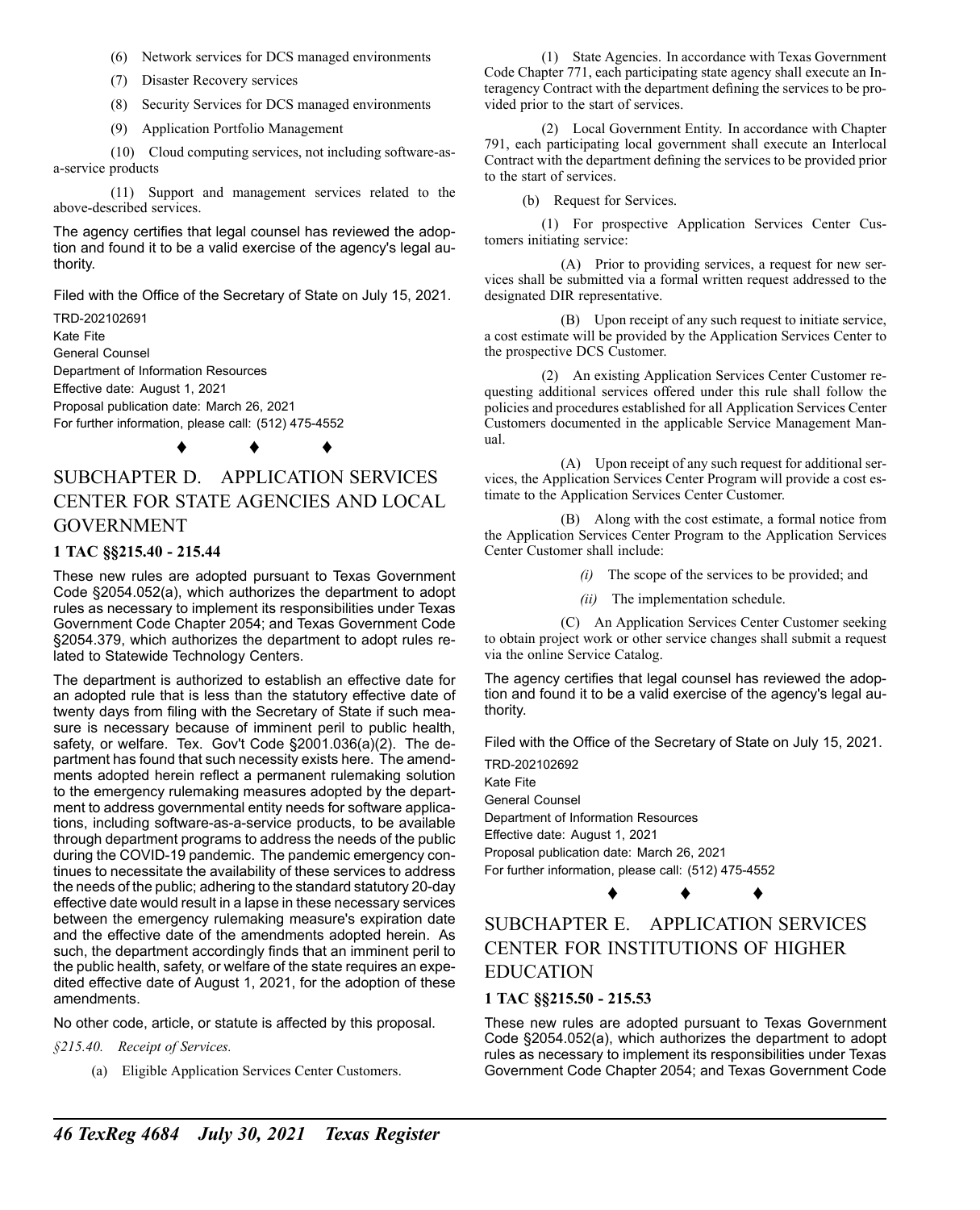§2054.379, which authorizes the department to adopt rules related to Statewide Technology Centers.

The department is authorized to establish an effective date for an adopted rule that is less than the statutory effective date of twenty days from filing with the Secretary of State if such measure is necessary because of imminent peril to public health, safety, or welfare. Tex. Gov't Code §2001.036(a)(2). The department has found that such necessity exists here. The amendments adopted herein reflect a permanent rulemaking solution to the emergency rulemaking measures adopted by the department to address governmental entity needs for software applications, including software-as-a-service products, to be available through department programs to address the needs of the public during the COVID-19 pandemic. The pandemic emergency continues to necessitate the availability of these services to address the needs of the public; adhering to the standard statutory 20-day effective date would result in a lapse in these necessary services between the emergency rulemaking measure's expiration date and the effective date of the amendments adopted herein. As such, the department accordingly finds that an imminent peril to the public health, safety, or welfare of the state requires an expedited effective date of August 1, 2021, for the adoption of these amendments.

No other code, article, or statute is affected by this proposal.

#### *§215.50. Receipt of Services.*

(a) Eligible Application Services Center Customers.

(1) In accordance with Texas Government Code §2054.377, participation by an institution of higher education in the Application Services Center requires approval by ITCHE.

(2) In accordance with Texas Government Code Chapter 771, each participating institution of higher education shall execute an Interagency Contract with the department defining the services to be provided prior to the start of services.

(b) Request for Services.

(1) For prospective higher education Application Services Center Customers initiating service:

(A) Prior to providing services, a request for new services shall be submitted via a formal written request addressed to the designated DIR representative. The written request shall, at a minimum, include the written approval from ITCHE, the estimated compute volume, and service requirements.

(B) Upon receipt of any such request to initiate service, a cost estimate will be provided by the Application Services Center to the prospective DCS Customer.

(2) After being established as an Application Services Center Customer, an institution of higher education requesting additional services offered under this rule shall follow the policies and procedures established for all Application Services Center Customers documented in the applicable Service Management Manual. Institutions of higher educations shall also include approval from ITCHE with any request for additional services.

(A) Upon receipt of any such request for additional services, the Application Services Center Program will provide a cost estimate to the Application Services Center Customer.

(B) Along with the cost estimate, a formal notice from the Application Services Center Program to the Application Services Center Customer shall include:

*(i)* The scope of the services to be provided; and

*(ii)* The implementation schedule.

(C) An Application Services Center Customer seeking to obtain project work or other service changes shall submit a request via the online Service Catalog.

The agency certifies that legal counsel has reviewed the adoption and found it to be a valid exercise of the agency's legal authority.

Filed with the Office of the Secretary of State on July 15, 2021.

TRD-202102693 Kate Fite General Counsel Department of Information Resources Effective date: August 1, 2021

Proposal publication date: March 26, 2021 For further information, please call: (512) 475-4552

♦ ♦ ♦

# **TITLE 22. EXAMINING BOARDS**

# PART 22. TEXAS STATE BOARD OF PUBLIC ACCOUNTANCY

CHAPTER 520. PROVISIONS FOR THE FIFTH-YEAR ACCOUNTING STUDENTS SCHOLARSHIP PROGRAM

### **22 TAC §520.6**

The Texas State Board of Public Accountancy adopts an amendment to §520.6, concerning Allocations, without changes to the proposed text as published in the May 28, 2021, issue of the *Texas Register* (46 TexReg 3361). The rule will not be republished.

The amendment to §520.6 deleted the reference to the Fifth Year Accounting Student Scholarship Advisory Committee. During the last session of the legislature, the Fifth Year Accounting Student Scholarship Advisory Committee provision in the Texas Public Accountancy Act was repealed.

No comments were received regarding adoption of the amendment.

#### Statutory Authority

The amendment is adopted under the Public Accountancy Act (Act), Texas Occupations Code, §901.151 and §901.655 which provides the agency with the authority to amend, adopt and repeal rules deemed necessary or advisable to effectuate the Act.

No other article, statute or code is affected by the adoption.

The agency certifies that legal counsel has reviewed the adoption and found it to be a valid exercise of the agency's legal authority.

Filed with the Office of the Secretary of State on July 15, 2021. TRD-202102694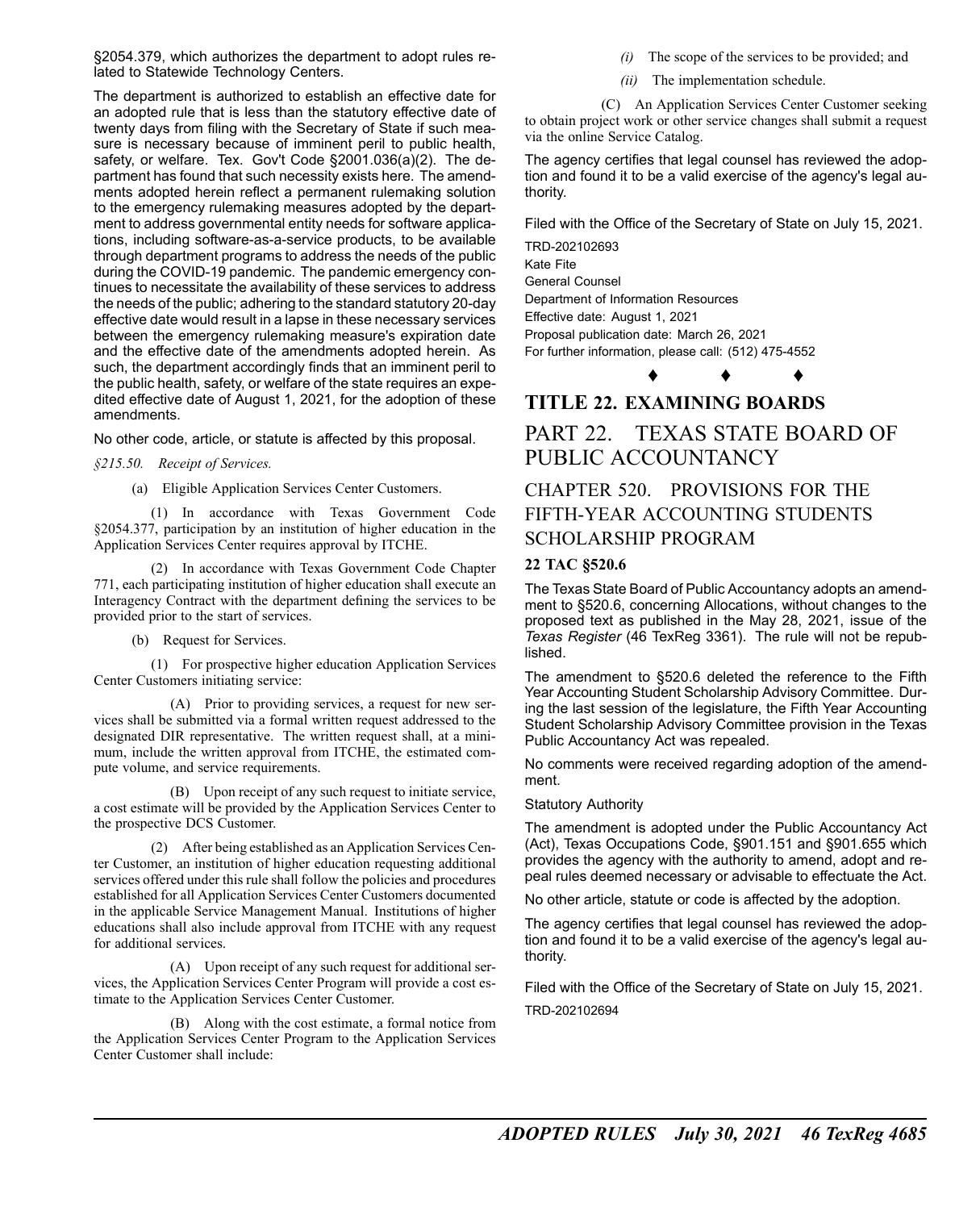J. Randel (Jerry) Hill General Counsel Texas State Board of Public Accountancy Effective date: Proposal publication date: May 28, 2021 For further information, please call: (512) 305-7842

♦ ♦ ♦

#### **22 TAC §520.9**

The Texas State Board of Public Accountancy adopts the repeal of §520.9, concerning Advisory Committee, without changes to the proposed text as published in the May 28, 2021, issue of the *Texas Register* (46 TexReg 3362). The repeal will not be republished.

The repeal will delete the provision for the Fifth Year Accounting Student Scholarship Advisory Committee. During the last session of the legislature, the Fifth Year Accounting Student Scholarship Advisory Committee provision in the Texas Public Accountancy Act was repealed.

No comments were received regarding adoption of the repeal.

The repeal is adopted under the Public Accountancy Act (Act), Texas Occupations Code, §901.151 and §901.655 which provides the agency with the authority to amend, adopt and repeal rules deemed necessary or advisable to effectuate the Act.

No other article, statute or code is affected by the adoption.

The agency certifies that legal counsel has reviewed the adoption and found it to be a valid exercise of the agency's legal authority.

Filed with the Office of the Secretary of State on July 15, 2021.

TRD-202102695 J. Randel (Jerry) Hill General Counsel Texas State Board of Public Accountancy Effective date: August 4, 2021 Proposal publication date: May 28, 2021 For further information, please call: (512) 305-7842

♦ ♦ ♦

### **TITLE 25. HEALTH SERVICES**

# PART 1. DEPARTMENT OF STATE HEALTH SERVICES

### CHAPTER 228. RETAIL FOOD ESTABLISH-MENTS

The Executive Commissioner of the Texas Health and Human Services Commission (HHSC), on behalf of the Department of State Health Services (DSHS), adopts the repeal of §§228.1, 228.2, 228.31 - 228.45, 228.61 - 228.83, 228.101 - 228.125, 228.141 - 228.154, 228.171 - 228.186, 228.201 - 228.213, 228.221 - 228.225, 228.241 - 228.257, and 228.271 - 228.278, and new §§228.1, 228.2, 228.31, 228.32, 228.61 - 228.64, 228.141 - 228.143, 228.171, 228.172, 228.211, 228.221 - 228.225, and 228.241 - 228.246, concerning Retail Food Establishments.

New §228.2 and §228.31 are adopted with changes to the proposed text as published in the April 2, 2021, issue of the *Texas Register* (46 TexReg 2170). These rules will be republished. The repeal of §§228.1, 228.2, 228.31 - 228.45, 228.61 - 228.83, 228.101 - 228.125, 228.141 - 228.154, 228.171 - 228.186, 228.201 - 228.213, 228.221 - 228.225, 228.241 - 228.257, and 228.271 - 228.278, and new §§228.1, 228.32, 228.61 - 228.64, 228.141 - 228.143, 228.171, 228.172, 228.211, 228.221 - 228.225, and 228.241 - 228.246 are adopted without changes to the proposed text and will not be republished.

#### BACKGROUND AND JUSTIFICATION

The rules update the requirements for retail food establishments. Texas Health and Safety Code, Chapter 437, Regulation of Food Service Establishments, Retail Food Stores, Mobile Food Units, and Roadside Food Vendors, §437.0056 authorizes the Executive Commissioner of HHSC to adopt rules and minimum standards for food safety and the regulation of food service establishments, retail food stores, mobile food units, and roadside food vendors.

The rules address the requirements in Senate Bill (S.B.) 476, 86th Legislature, Regular Session, 2019, which amended Texas Health and Safety Code, Chapter 437, by adding §437.025, Requirements for Dogs in Outdoor Dining Areas; Municipal Preemption.

S.B. 476 allows, but does not require, a food service establishment to permit a customer to be accompanied by a dog in an outdoor dining area. S.B. 476 also establishes requirements for the food establishment to allow pet dogs in outdoor dining areas, such as the establishment posting a sign in a conspicuous location stating that dogs are permitted; the customer and dog access from the exterior of the establishment; and the dog not entering the interior of the establishment. S.B. 476 requires the customer to keep the dog on a leash and control the dog. It also requires that the dog not be allowed on a seat, table, countertop, or similar surface. S.B 476 requires that in the area, the establishment does not prepare food or permit open food other than food that is being served to a customer.

The rules include adoption by reference of the current U.S. Food and Drug Administration (FDA) 2017 Food Code. The rules include requiring the person in charge to be a Certified Food Protection Manager, and the emergency operational plans for continued operation. The rules update cooking time/temperature parameters for intact and non-intact meat and poultry. Further, the rules add employee health signage and edit and correct rule language identified by DSHS staff and stakeholders.

#### COMMENTS

The 31-day comment period ended May 3, 2021.

During this period, DSHS received comments regarding the proposed rules from six commenters, including the International Association of Plumbing and Mechanical Officials, Harris County Environmental Public Health Division, City of Pearland Code Enforcement/Health Department, the Farm and Ranch Freedom Alliance, and an individual. A summary of comments relating to the rules and DSHS's responses follows:

Comment: A commenter questioned the reasoning for DSHS's adoption by reference of the FDA Food Code rather than the current transcription into the Texas Administrative Code.

Response: DSHS does not agree that transcription of the Food Code into the Texas Administrative Code should be continued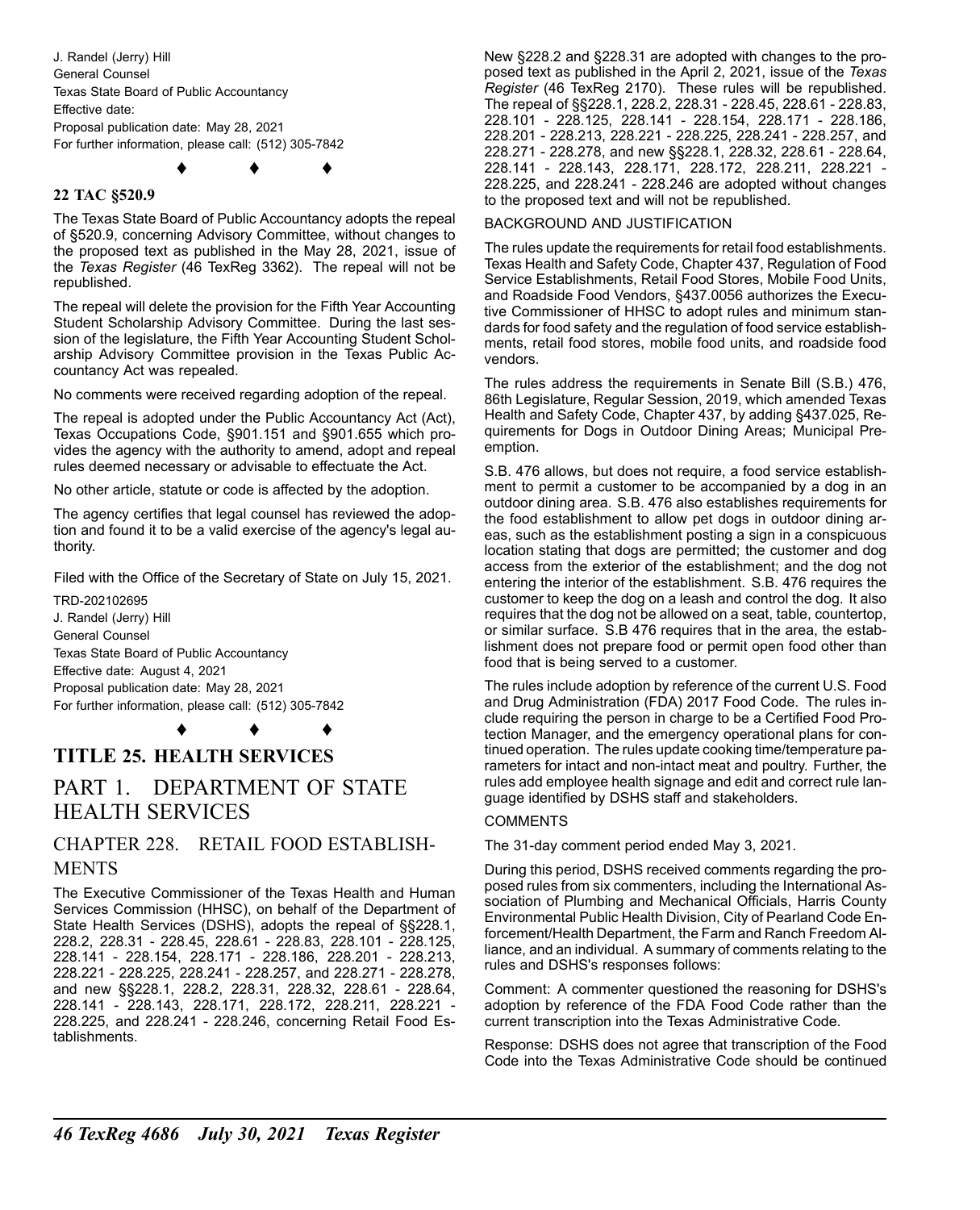and believes that transcription would, instead, lead to inefficient rule adoptions in the future. DSHS declines to revise the rule.

Comment: A commenter expressed concern that the adoption by reference of the FDA Food Code, with a separate Texas food establishment rule for Texas-specific rules, requires a burdensome need to move between two rule sets and places a hardship on small regulated entities that have limited access to the internet. The commenter requested that DSHS provide a single, easy-to-read, and easy-to-access document for guidance on the rules.

Response: DSHS will provide additional guidance documents to aid regulatory and industry stakeholders in the understanding of the rules. DSHS does not agree that a rule change is necessary at this time and declines to revise the rule.

Comment: A commenter asked how much notification will be given to the regulated industry to meet the new standards and who will notify them.

Response: In addition to posting the proposed rules in the *Texas Register,* DSHS posted the draft rules for informal comment, posted Question-and-Answer responses to informal comments and questions on the program website. DSHS held stakeholder meetings with industry and regulatory stakeholders for the presentation of the rules. DSHS will continue to provide training as requested to deliver the new rules to all stakeholders and residents of Texas. The rules will be in effect sometime in the late summer of 2021. Nevertheless, notification and enforcement of new rules and standards in any jurisdiction is at the discretion of the regulatory authority for that jurisdiction. DSHS does not agree that a rule change is necessary at this time and declines to revise the rule.

Comment: A commenter suggested the inclusion of the Uniform Plumbing Code in the definition of "plumbing code" at §228.2(21).

Response: DSHS agrees with the commenter and has accordingly revised the rule.

Comment: Three commenters objected that the proposed language in §228.31(b) may conflict with the new requirement that the person in charge be a certified food protection manager and present during all hours of operation.

Response: DSHS agrees with the commenters and has accordingly revised §228.31(b). In addition, and in relation to a related verbal question to the program, DSHS has added §228.31(c) to clarify situations when the presence of a certified food protection manager would not be required.

Comment: A commenter objected to the proposed language at §228.62(b) requiring chicken eggs received by a retail food establishment to be graded eggs. The commenter stated that the grading requirement is a marketing issue that has no bearing on food safety or egg quality. The commenter further stated that grading requirements are burdensome to farmers, particularly since there is little regulatory oversight of grading.

Response: DSHS disagrees with the commenter and declines to change the rule. The Texas food establishment rule requirements for the receipt and use only of graded chicken eggs in a retail food establishment is in accordance with the requirements contained in the FDA Food Code [§3-202.13](https://3-202.13) Eggs.

Comment: A commenter asked if DSHS will send information regarding how to meet U.S. Food and Drug Administration Voluntary National Retail Food Regulatory Program Standards, as required for the competence of field staff in §228.45.

Response: FDA and DSHS currently provide information on the Voluntary National Retail Food Regulatory Program Standards. DSHS does not agree that a rule change is necessary at this time and declines to revise the rule.

Comment: A commenter suggested the addition of the words "permitting, or registering" after the word "licensing" at §228.223(a)(2).

Response: DSHS disagrees with the commenter and declines to revise the rule. The word "licensing" sufficiently conveys the desired meaning.

An editorial change adds the word "bison" to §228.2(18) to match the Texas Health and Safety Code, §433.003(11).

SUBCHAPTER A. GENERAL PROVISIONS

### **25 TAC §228.1, §228.2**

### STATUTORY AUTHORITY

The repeals are authorized by Texas Government Code, §531.0055, which provides that the Executive Commissioner of HHSC shall adopt rules for the efficient enforcement of Texas Health and Safety Code, Chapter 437; and Texas Health and Safety Code, §1001.075, which provides that the Executive Commissioner of HHSC shall adopt rules for the operation and provision of health and human services by DSHS and for the administration of Texas Health and Safety Code, Chapter 1001.

The agency certifies that legal counsel has reviewed the adoption and found it to be a valid exercise of the agency's legal authority.

Filed with the Office of the Secretary of State on July 19, 2021.

TRD-202102761 Barbara L. Klein General Counsel Department of State Health Services Effective date: August 8, 2021 Proposal publication date: April 2, 2021 For further information, please call: (512) 834-6753



### **25 TAC §228.1, §228.2**

### STATUTORY AUTHORITY

The new sections are authorized by Texas Government Code, §531.0055, which provides that the Executive Commissioner of HHSC shall adopt rules for the efficient enforcement of Texas Health and Safety Code, Chapter 437; and Texas Health and Safety Code, §1001.075, which provides that the Executive Commissioner of HHSC shall adopt rules for the operation and provision of health and human services by DSHS and for the administration of Texas Health and Safety Code, Chapter 1001.

#### *§228.2. Definitions.*

The following words and terms, when used in this chapter, shall have the following meanings unless the context clearly indicates otherwise.

(1) Accredited program--Food manager certification program that has been evaluated and listed by the department and conforms to standards set by the department in §229.172 of this title (relating to Accreditation of Certified Food Management Programs).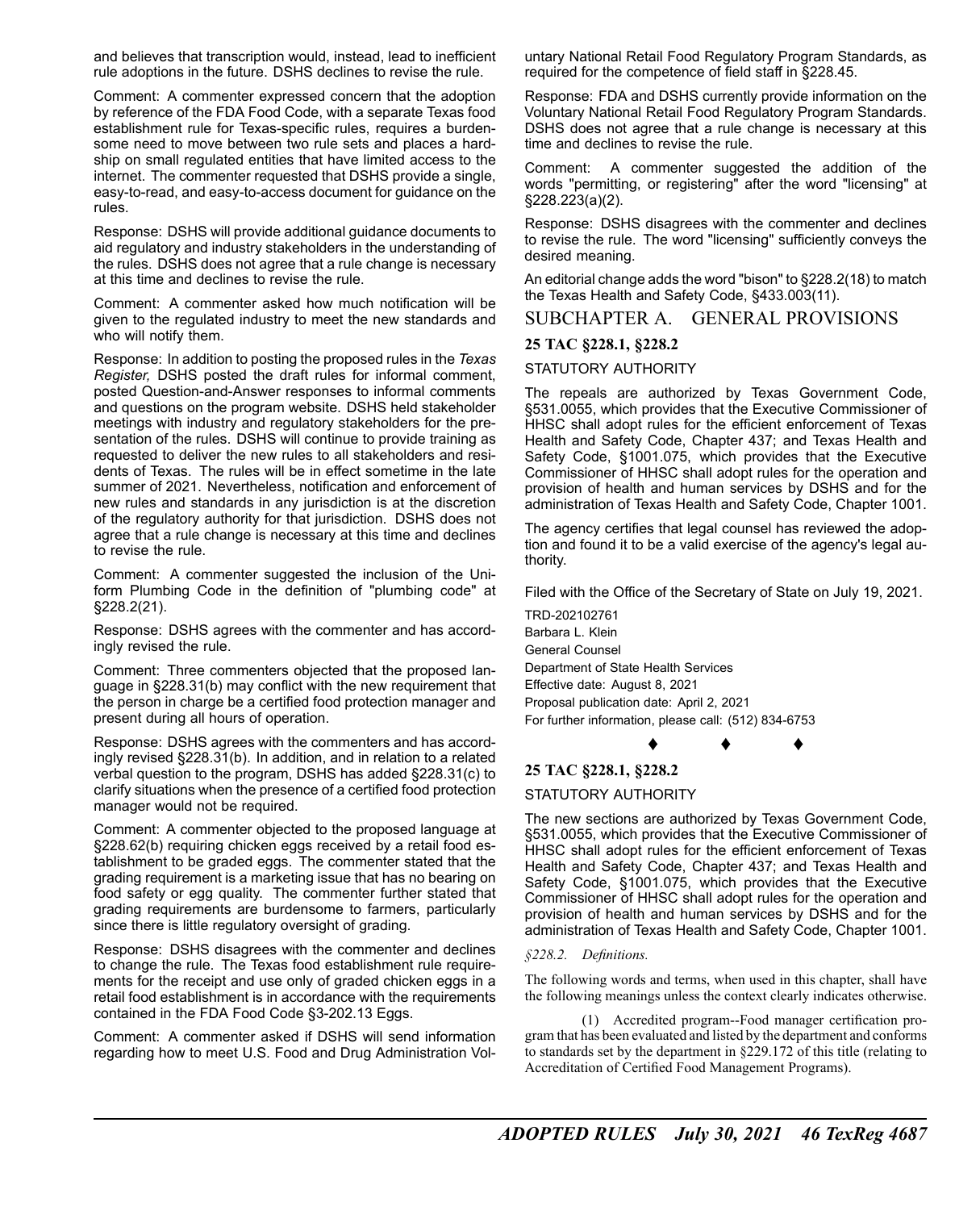(2) Adulterated food--A food deemed to be adulterated as specified in the Texas Health and Safety Code, §431.081.

(3) Bed and breakfast extended--An establishment with more than seven rooms for rent or an establishment that provides food service other than breakfast to overnight guests.

(4) Bed and breakfast food establishment--A bed and breakfast that provides food service to customers in addition to its overnight guests.

(5) Bed and breakfast limited--An establishment that has seven or fewer rooms for rent, serves breakfast to overnight guests, and is not a retail food establishment.

(6) Central preparation facility--An approved and permitted facility or space where food is prepared, stored, and packaged.

(7) Code of Federal Regulations (CFR)--Citations to the CFR refer sequentially to the Title, Part, and Section numbers, such as 40 CFR 180.194 refers to Title 40, Part 180, Section 194.

(8) Common carrier--An individual or business that advertises to the public that it is available for hire to transport people or property, including food, in exchange for a fee.

(9) Cottage food production operation--An individual, operating out of the individual's home, who:

(A) produces at the individual's home:

*(i)* a baked good that is not a time and temperature control for safety food (TCS food), as defined in  $\S 229.661(b)(13)$  of this title (relating to Cottage Food Production Operations);

- *(ii)* candy;
- *(iii)* coated and uncoated nuts;
- *(iv)* unroasted nut butters;
- *(v)* fruit butters;
- *(vi)* a canned jam or jelly;
- *(vii)* a fruit pie;
- *(viii)* dehydrated fruit or vegetables, including dried
- beans;
- *(ix)* popcorn and popcorn snacks;
- *(x)* cereal, including granola;
- *(xi)* dry mix;
- *(xii)* vinegar;

*(xiii)* pickled fruit or vegetables, including beets and carrots, that are preserved in vinegar, brine, or a similar solution at an equilibrium pH value of 4.6 or less;

- *(xiv)* mustard;
- *(xv)* roasted coffee or dry tea;
- *(xvi)* a dried herb or dried-herb mix;
- *(xvii)* plant-based acidified canned goods;

*(xviii)* fermented vegetable products, including products that are refrigerated to preserve quality;

*(xix)* frozen raw and uncut fruit or vegetables; or

*(xx)* any other food that is not a TCS food, as defined in §229.661(b)(13) of this title.

(B) has an annual gross income of \$50,000 or less from the sale of food described by subparagraph (A) of this paragraph;

 $(C)$  sells foods produced under subparagraph  $(A)$  of this paragraph only directly to consumers; and

(D) delivers products to the consumer at the point of sale or another location designated by the consumer.

(10) Department--The Texas Department of State Health Services.

(11) Drinking water--Traditionally known as "potable water" and that meets the standards set forth in 30 TAC Chapter 290, Subchapter F (relating to Drinking Water Standards Governing Drinking Water Quality and Reporting Requirements for Public Water Systems). Drinking water includes the term "water" except where the term used connotes that the water is not potable, such as "boiler water," "mop water," "rainwater," "wastewater," and "non-drinking water."

(12) Event--A unique public gathering at which food products are served and for which an appropriate regulatory authority grants permission, whether by permit, license, or another official written document.

(13) Exotic animal--Member of a species of game animals not indigenous to this state, including axis deer, nilgai antelope, red sheep, or other cloven-hoofed ruminant animals.

(14) Food establishment--

(A) A food establishment is an operation that:

*(i)* stores, prepares, packages, serves, or vends food directly to the consumer, or otherwise provides food for human consumption, such as a restaurant, retail food store, satellite or catered feeding location, catering operation if the operation provides food directly to a consumer or to a conveyance used to transport people, market, vending machine location, self-service food market, conveyance used to transport people, institution, or food bank; and

*(ii)* relinquishes possession of food to a consumer directly, or indirectly through a delivery service, such as home delivery of grocery orders or restaurant takeout orders, or delivery service that is provided by common carriers.

(B) Food establishment includes:

*(i)* an element of the operation, such as a transportation vehicle or a central preparation facility that supplies a vending location or satellite feeding location unless the vending or feeding location is permitted by the regulatory authority; and

*(ii)* an operation that is conducted in a mobile, stationary, temporary, or permanent facility or location and where consumption is on or off the premises regardless if there is a charge for the food.

(C) Food establishment does not include:

*(i)* an establishment that offers only prepackaged foods that are not TCS foods;

*(ii)* a produce stand that only offers whole, uncut fresh fruits and vegetables;

*(iii)* a food processing plant, including one that is located on the premises of a food establishment;

*(iv)* a cottage food production operation;

*(v)* a bed and breakfast limited as defined in this sec-

tion; or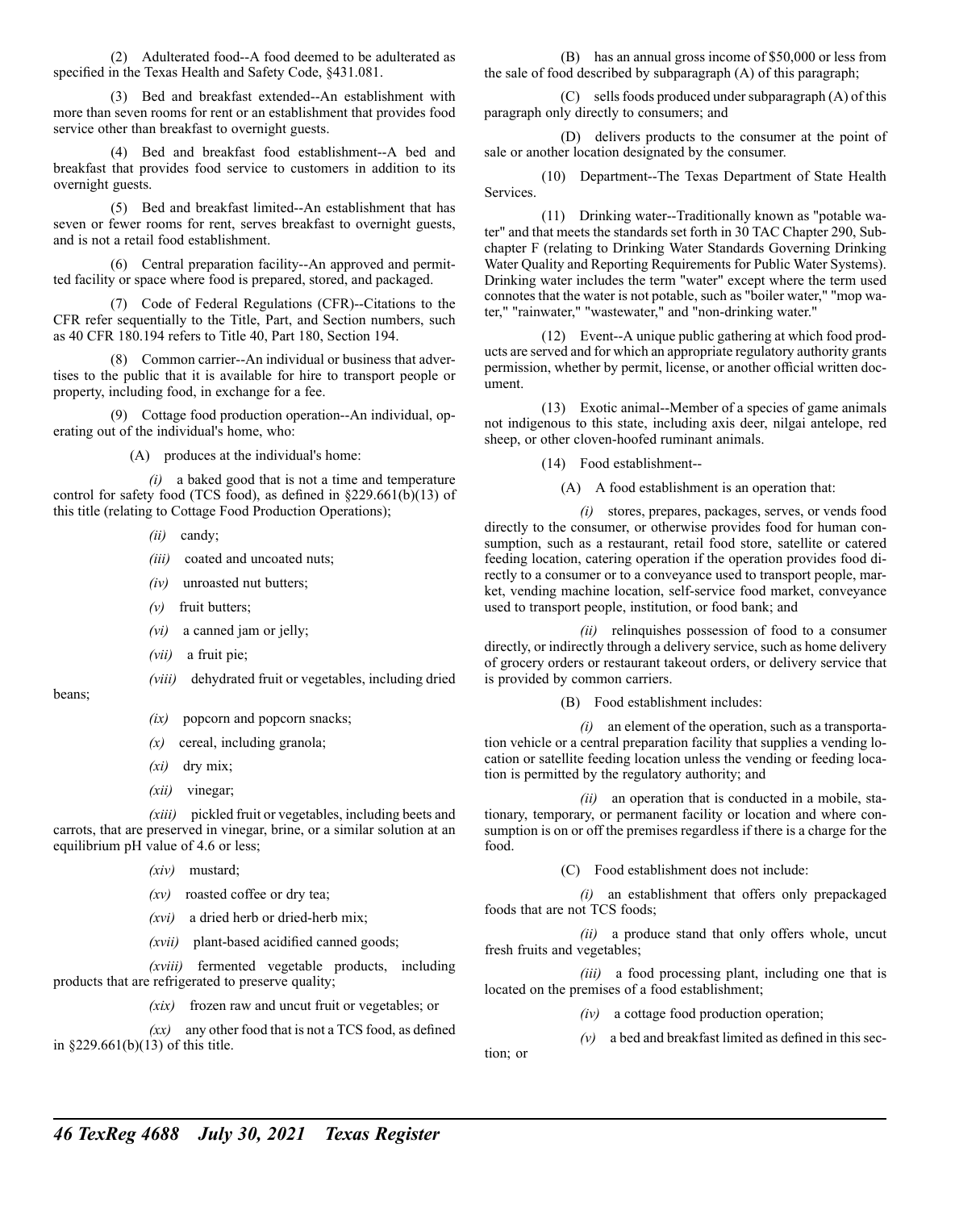*(vi)* a private home that receives catered or homedelivered food.

(15) Game animals--Wild animals that are indigenous to this state and not amenable to the Texas Meat and Poultry Inspection Act, Texas Health and Safety Code, Chapter 433, for which the hunter must obtain a hunting license from the Texas Parks and Wildlife Department before hunting animals, such as white-tailed deer, mule deer, pronghorn antelope, and big horn sheep.

(16) General use pesticide--A pesticide that is not classified by the United States Environmental Protection Agency for restricted use as specified in 40 CFR §152.175 or is not limited to use by or under the direct supervision of a certified applicator licensed by the Texas Department of Agriculture or by the Texas Structural Pest Control Service as applicable.

(17) Group residence--A private or public housing corporation or institutional facility that provides living quarters and meals. The term includes a domicile for unrelated persons, such as a retirement home, correctional facility, or a long-term care facility.

(18) Livestock--Cattle, bison, sheep, swine, goats, horses, mules, other equine, poultry, domesticated rabbits, exotic animals, or domesticated game birds.

(19) Mobile food unit (MFU)--A vehicle-mounted, self or otherwise propelled, self-contained food service operation designed to be readily movable (including catering trucks, trailers, push carts, and roadside vendors) and used to store, prepare, display, serve orsell food. An MFU must completely retain its mobility at all times. An MFU does not include a stand or a booth. A roadside food vendor is classified as an MFU.

(20) Outfitter operation--Any operation, such as trail rides, bus tours, harbor cruises, or river raft trips, in which food is offered to patrons and which operates out of a central preparation location or food establishment.

(21) Plumbing Code--The International Plumbing Code, as amended, including appendices C, E, F, and G, published by the International Code Council as amended by 16 TAC §70.101 (relating to Amendments to Mandatory Building Code), the Uniform Plumbing Code, as amended, including appendices required by the regulatory authority, as published by the International Association of Plumbing and Mechanical Officials as referenced in Occupations Code, Title 8, Chapter 1301, §255 (relating to Adoption of Plumbing Codes), or a Plumbing Code adopted by a local regulatory authority, whichever is more stringent.

(22) Private water system--A drinking water system that is not connected to a public water system and not regulated by the Texas Commission on Environmental Quality.

(23) Public water system--A drinking water system that complies with 30 TAC §§290.101 - 290.122 (relating to Drinking Water Standards Governing Drinking Water Quality and Reporting Requirements for Public Water Systems).

(24) Pushcart--A non-self-propelled MFU limited to serving foods requiring a limited amount of preparation as authorized by the regulatory authority and readily movable by one or two persons. A pushcart is classified as an MFU. A pushcart does not include nonself-propelled units owned and operated within a retail food store. This type of MFU requires the support of a central preparation facility.

(25) Regulatory authority--The department, the local (municipality, county, or public health district), federal enforcement body, or authorized representative having jurisdiction over the food establishment.

(26) Roadside food vendor--A person who operates a mobile retail food store from a temporary location adjacent to a public road or highway. Food is not prepared or processed by a roadside food vendor. A roadside food vendor is classified as an MFU.

(27) Safe material--An article manufactured from or composed of materials that may not reasonably be expected to result either directly or indirectly in the article becoming a component of or otherwise affecting the characteristics of any food. An additive that is used as specified in the Texas Health and Safety Code, Chapter 431, or other materials that are not additives and that are used in conformity with applicable regulations of the U.S. Food and Drug Administration.

(28) Self-service food market--A market that is unstaffed and offers prepackaged non-TCS food and prepackaged refrigerated or frozen TCS food that is stored in equipment that complies with §228.225 of this chapter (relating to Self-Service Food Market).

(29) Service animal--A canine that is individually trained to do work or perform tasks for the benefit of an individual with a disability, including a physical, sensory, psychiatric, intellectual or other mental disability as specified in Texas Health and Safety Code, §437.023.

(30) Vending machine location--The room, enclosure, space, or area where one or more vending machines are installed and operated and that includes the storage areas and areas on the premises that are used to service and maintain the vending machines. This does not include self-service food markets.

The agency certifies that legal counsel has reviewed the adoption and found it to be a valid exercise of the agency's legal authority.

Filed with the Office of the Secretary of State on July 19, 2021.

TRD-202102762 Barbara L. Klein General Counsel Department of State Health Services Effective date: August 8, 2021 Proposal publication date: April 2, 2021 For further information, please call: (512) 834-6753

♦ ♦ ♦

SUBCHAPTER B. MANAGEMENT AND PERSONNEL

### **25 TAC §§228.31 - 228.45**

STATUTORY AUTHORITY

The repeals are authorized by Texas Government Code, §531.0055, which provides that the Executive Commissioner of HHSC shall adopt rules for the efficient enforcement of Texas Health and Safety Code, Chapter 437; and Texas Health and Safety Code, §1001.075, which provides that the Executive Commissioner of HHSC shall adopt rules for the operation and provision of health and human services by DSHS and for the administration of Texas Health and Safety Code, Chapter 1001.

The agency certifies that legal counsel has reviewed the adoption and found it to be a valid exercise of the agency's legal authority.

Filed with the Office of the Secretary of State on July 19, 2021. TRD-202102763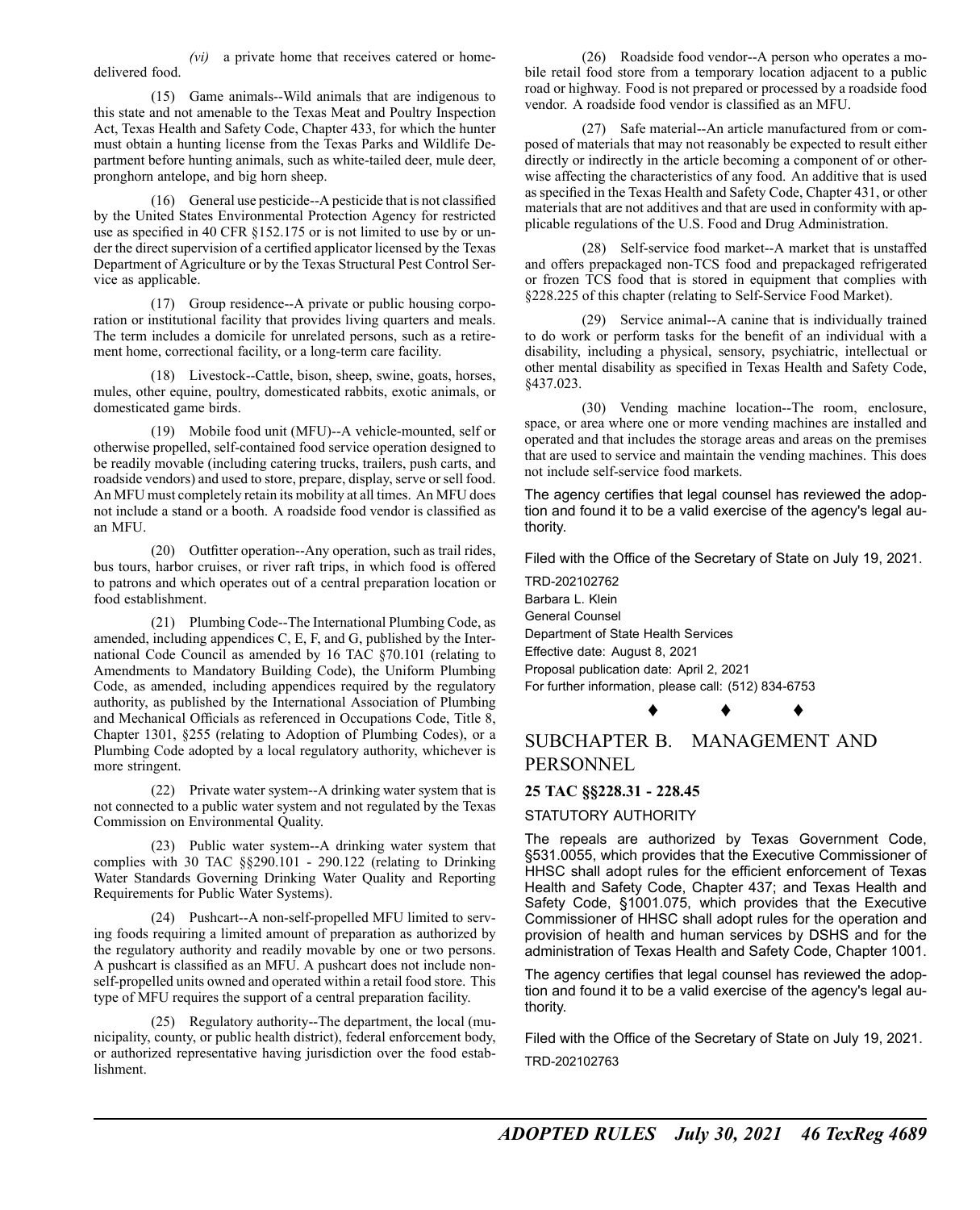Barbara L. Klein General Counsel Department of State Health Services Effective date: August 8, 2021 Proposal publication date: April 2, 2021 For further information, please call: (512) 834-6753

♦ ♦ ♦

#### **25 TAC §228.31, §228.32**

#### STATUTORY AUTHORITY

The new sections are authorized by Texas Government Code, §531.0055, which provides that the Executive Commissioner of HHSC shall adopt rules for the efficient enforcement of Texas Health and Safety Code, Chapter 437; and Texas Health and Safety Code, §1001.075, which provides that the Executive Commissioner of HHSC shall adopt rules for the operation and provision of health and human services by DSHS and for the administration of Texas Health and Safety Code, Chapter 1001.

*§228.31. Certified Food Protection Manager and Food Handler Requirements.*

(a) The original food manager certificate shall be posted in the food establishment in a location that is conspicuous to consumers.

(b) Except as specified in subsection (c) of this section, a certified food protection manager shall be present at the food establishment during all hours of operation as required in Food Code, §[2-101.11](https://2-101.11) and §[2-102.12](https://2-102.12).

(c) Food establishments deemed by the regulatory authority to pose minimal risk of causing, or contributing to, foodborne illness based on the nature of the operation and extent of food preparation, such as but not limited to:

(1) establishments that handle only prepackaged food and do not package food;

(2) establishments that do not prepare or handle exposed Time/Temperature Control for Safety (TCS); or

(3) temporary food establishments are exempt from the requirements in subsection (b) of this section.

(d) All food employees, except for the certified food protection manager, shall successfully complete an accredited food handler training course, within 30 days of employment. This requirement does not apply to temporary food establishments.

(e) The food establishment shall maintain on premises a certificate of completion of the food handler training course for each food employee.

The agency certifies that legal counsel has reviewed the adoption and found it to be a valid exercise of the agency's legal authority.

Filed with the Office of the Secretary of State on July 19, 2021.

TRD-202102764 Barbara L. Klein General Counsel Department of State Health Services Effective date: August 8, 2021 Proposal publication date: April 2, 2021 For further information, please call: (512) 834-6753

♦ ♦ ♦

### SUBCHAPTER C. FOOD

### **25 TAC §§228.61 - 228.83** STATUTORY AUTHORITY

The repeals are authorized by Texas Government Code, §531.0055, which provides that the Executive Commissioner of HHSC shall adopt rules for the efficient enforcement of Texas Health and Safety Code, Chapter 437; and Texas Health and Safety Code, §1001.075, which provides that the Executive Commissioner of HHSC shall adopt rules for the operation and provision of health and human services by DSHS and for the administration of Texas Health and Safety Code, Chapter 1001.

The agency certifies that legal counsel has reviewed the adoption and found it to be a valid exercise of the agency's legal authority.

Filed with the Office of the Secretary of State on July 19, 2021.

TRD-202102765 Barbara L. Klein General Counsel Department of State Health Services Effective date: August 8, 2021 Proposal publication date: April 2, 2021 For further information, please call: (512) 834-6753

♦ ♦ ♦

### **25 TAC §§228.61 - 228.64** STATUTORY AUTHORITY

The new sections are authorized by Texas Government Code, §531.0055, which provides that the Executive Commissioner of HHSC shall adopt rules for the efficient enforcement of Texas Health and Safety Code, Chapter 437; and Texas Health and Safety Code, §1001.075, which provides that the Executive Commissioner of HHSC shall adopt rules for the operation and provision of health and human services by DSHS and for the administration of Texas Health and Safety Code, Chapter 1001.

The agency certifies that legal counsel has reviewed the adoption and found it to be a valid exercise of the agency's legal authority.

Filed with the Office of the Secretary of State on July 19, 2021.

TRD-202102766 Barbara L. Klein General Counsel Department of State Health Services Effective date: August 8, 2021 Proposal publication date: April 2, 2021 For further information, please call: (512) 834-6753



SUBCHAPTER D. EQUIPMENT, UTENSILS, AND LINENS

**25 TAC §§228.101 - 228.125**

STATUTORY AUTHORITY

The repeals are authorized by Texas Government Code, §531.0055, which provides that the Executive Commissioner of HHSC shall adopt rules for the efficient enforcement of Texas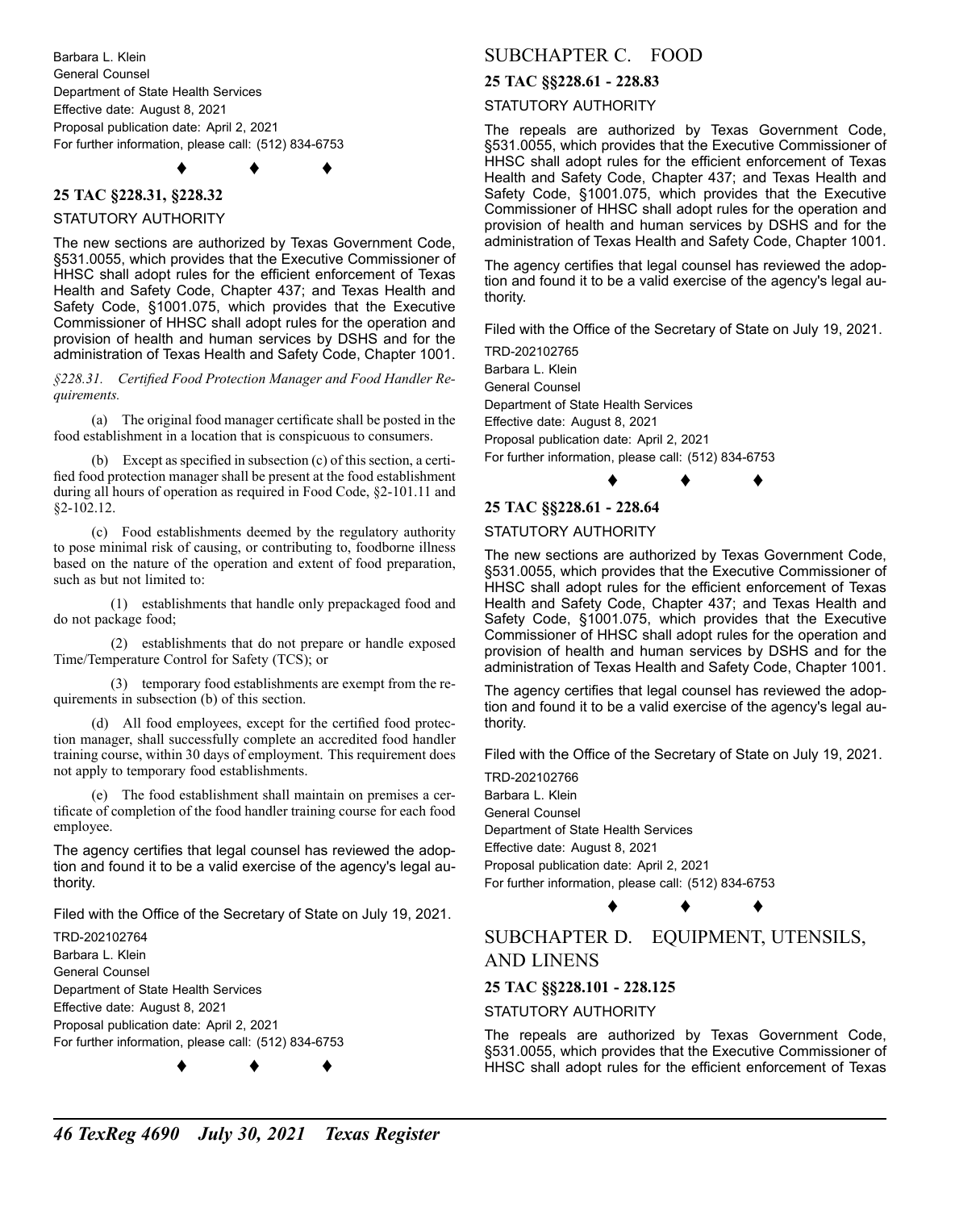Health and Safety Code, Chapter 437; and Texas Health and Safety Code, §1001.075, which provides that the Executive Commissioner of HHSC shall adopt rules for the operation and provision of health and human services by DSHS and for the administration of Texas Health and Safety Code, Chapter 1001.

The agency certifies that legal counsel has reviewed the adoption and found it to be a valid exercise of the agency's legal authority.

Filed with the Office of the Secretary of State on July 19, 2021.

TRD-202102767 Barbara L. Klein General Counsel Department of State Health Services Effective date: August 8, 2021 Proposal publication date: April 2, 2021 For further information, please call: (512) 834-6753

♦ ♦ ♦

### SUBCHAPTER E. WATER, PLUMBING, AND WASTE

#### **25 TAC §§228.141 - 228.154**

#### STATUTORY AUTHORITY

The repeals are authorized by Texas Government Code, §531.0055, which provides that the Executive Commissioner of HHSC shall adopt rules for the efficient enforcement of Texas Health and Safety Code, Chapter 437; and Texas Health and Safety Code, §1001.075, which provides that the Executive Commissioner of HHSC shall adopt rules for the operation and provision of health and human services by DSHS and for the administration of Texas Health and Safety Code, Chapter 1001.

The agency certifies that legal counsel has reviewed the adoption and found it to be a valid exercise of the agency's legal authority.

Filed with the Office of the Secretary of State on July 19, 2021.

TRD-202102768 Barbara L. Klein General Counsel Department of State Health Services Effective date: August 8, 2021 Proposal publication date: April 2, 2021 For further information, please call: (512) 834-6753

♦ ♦ ♦

#### **25 TAC §§228.141 - 228.143**

#### STATUTORY AUTHORITY

The new sections are authorized by Texas Government Code, §531.0055, which provides that the Executive Commissioner of HHSC shall adopt rules for the efficient enforcement of Texas Health and Safety Code, Chapter 437; and Texas Health and Safety Code, §1001.075, which provides that the Executive Commissioner of HHSC shall adopt rules for the operation and provision of health and human services by DSHS and for the administration of Texas Health and Safety Code, Chapter 1001.

The agency certifies that legal counsel has reviewed the adoption and found it to be a valid exercise of the agency's legal authority.

Filed with the Office of the Secretary of State on July 19, 2021.

TRD-202102769 Barbara L. Klein General Counsel Department of State Health Services Effective date: August 8, 2021 Proposal publication date: April 2, 2021 For further information, please call: (512) 834-6753

SUBCHAPTER F. PHYSICAL FACILITIES

♦ ♦ ♦

#### **25 TAC §§228.171 - 228.186**

#### STATUTORY AUTHORITY

The repeals are authorized by Texas Government Code, §531.0055, which provides that the Executive Commissioner of HHSC shall adopt rules for the efficient enforcement of Texas Health and Safety Code, Chapter 437; and Texas Health and Safety Code, §1001.075, which provides that the Executive Commissioner of HHSC shall adopt rules for the operation and provision of health and human services by DSHS and for the administration of Texas Health and Safety Code, Chapter 1001.

The agency certifies that legal counsel has reviewed the adoption and found it to be a valid exercise of the agency's legal authority.

Filed with the Office of the Secretary of State on July 19, 2021.

TRD-202102770 Barbara L. Klein General Counsel Department of State Health Services Effective date: August 8, 2021 Proposal publication date: April 2, 2021 For further information, please call: (512) 834-6753

♦ ♦ ♦

### **25 TAC §228.171, §228.172**

#### STATUTORY AUTHORITY

The new sections are authorized by Texas Government Code, §531.0055, which provides that the Executive Commissioner of HHSC shall adopt rules for the efficient enforcement of Texas Health and Safety Code, Chapter 437; and Texas Health and Safety Code, §1001.075, which provides that the Executive Commissioner of HHSC shall adopt rules for the operation and provision of health and human services by DSHS and for the administration of Texas Health and Safety Code, Chapter 1001.

The agency certifies that legal counsel has reviewed the adoption and found it to be a valid exercise of the agency's legal authority.

Filed with the Office of the Secretary of State on July 19, 2021. TRD-202102771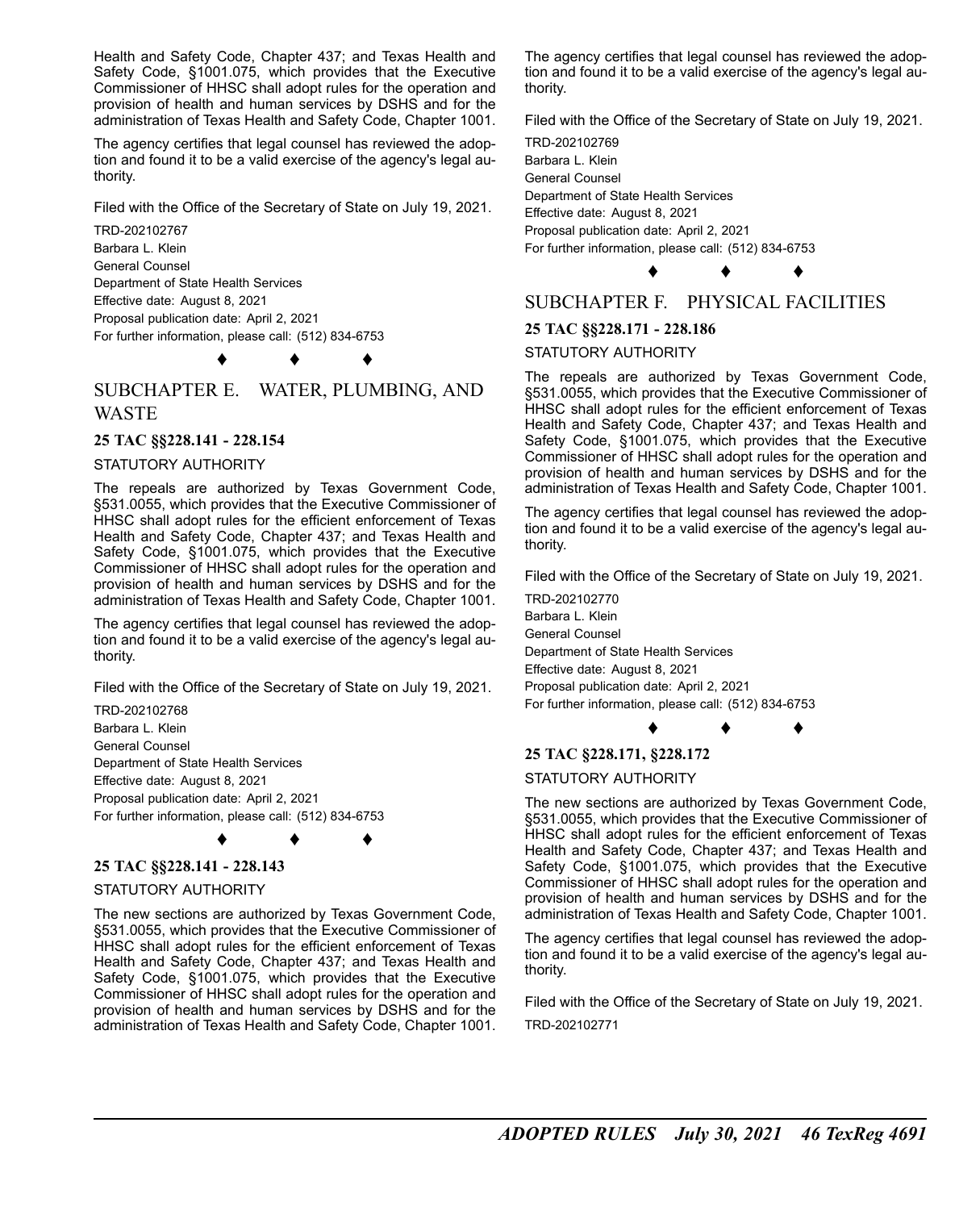Barbara L. Klein ♦ ♦ ♦ General Counsel Department of State Health Services Effective date: August 8, 2021 Proposal publication date: April 2, 2021 For further information, please call: (512) 834-6753

♦ ♦ ♦

## SUBCHAPTER G. POISONOUS OR TOXIC MATERIALS

#### **25 TAC §§228.201 - 228.213**

#### STATUTORY AUTHORITY

The repeals are authorized by Texas Government Code, §531.0055, which provides that the Executive Commissioner of HHSC shall adopt rules for the efficient enforcement of Texas Health and Safety Code, Chapter 437; and Texas Health and Safety Code, §1001.075, which provides that the Executive Commissioner of HHSC shall adopt rules for the operation and provision of health and human services by DSHS and for the administration of Texas Health and Safety Code, Chapter 1001.

The agency certifies that legal counsel has reviewed the adoption and found it to be a valid exercise of the agency's legal authority.

Filed with the Office of the Secretary of State on July 19, 2021.

TRD-202102772 Barbara L. Klein General Counsel Department of State Health Services Effective date: August 8, 2021 Proposal publication date: April 2, 2021 For further information, please call: (512) 834-6753

**25 TAC §228.211**

#### STATUTORY AUTHORITY

The new section is authorized by Texas Government Code, §531.0055, which provides that the Executive Commissioner of HHSC shall adopt rules for the efficient enforcement of Texas Health and Safety Code, Chapter 437; and Texas Health and Safety Code, §1001.075, which provides that the Executive Commissioner of HHSC shall adopt rules for the operation and provision of health and human services by DSHS and for the administration of Texas Health and Safety Code, Chapter 1001.

♦ ♦ ♦

The agency certifies that legal counsel has reviewed the adoption and found it to be a valid exercise of the agency's legal authority.

Filed with the Office of the Secretary of State on July 19, 2021.

TRD-202102773 Barbara L. Klein General Counsel Department of State Health Services Effective date: August 8, 2021 Proposal publication date: April 2, 2021 For further information, please call: (512) 834-6753

# SUBCHAPTER H. REQUIREMENTS APPLICABLE TO CERTAIN ESTABLISHMENTS

#### **25 TAC §§228.221 - 228.225**

#### STATUTORY AUTHORITY

The repeals are authorized by Texas Government Code, §531.0055, which provides that the Executive Commissioner of HHSC shall adopt rules for the efficient enforcement of Texas Health and Safety Code, Chapter 437; and Texas Health and Safety Code, §1001.075, which provides that the Executive Commissioner of HHSC shall adopt rules for the operation and provision of health and human services by DSHS and for the administration of Texas Health and Safety Code, Chapter 1001.

The agency certifies that legal counsel has reviewed the adoption and found it to be a valid exercise of the agency's legal authority.

Filed with the Office of the Secretary of State on July 19, 2021.

TRD-202102774 Barbara L. Klein General Counsel Department of State Health Services Effective date: August 8, 2021 Proposal publication date: April 2, 2021 For further information, please call: (512) 834-6753

♦ ♦ ♦

#### **25 TAC §§228.221 - 228.225**

#### STATUTORY AUTHORITY

The new sections are authorized by Texas Government Code, §531.0055, which provides that the Executive Commissioner of HHSC shall adopt rules for the efficient enforcement of Texas Health and Safety Code, Chapter 437; and Texas Health and Safety Code, §1001.075, which provides that the Executive Commissioner of HHSC shall adopt rules for the operation and provision of health and human services by DSHS and for the administration of Texas Health and Safety Code, Chapter 1001.

The agency certifies that legal counsel has reviewed the adoption and found it to be a valid exercise of the agency's legal authority.

Filed with the Office of the Secretary of State on July 19, 2021.

TRD-202102775 Barbara L. Klein General Counsel Department of State Health Services Effective date: August 8, 2021 Proposal publication date: April 2, 2021 For further information, please call: (512) 834-6753

♦ ♦ ♦

SUBCHAPTER I. COMPLIANCE **25 TAC §§228.241 - 228.257** STATUTORY AUTHORITY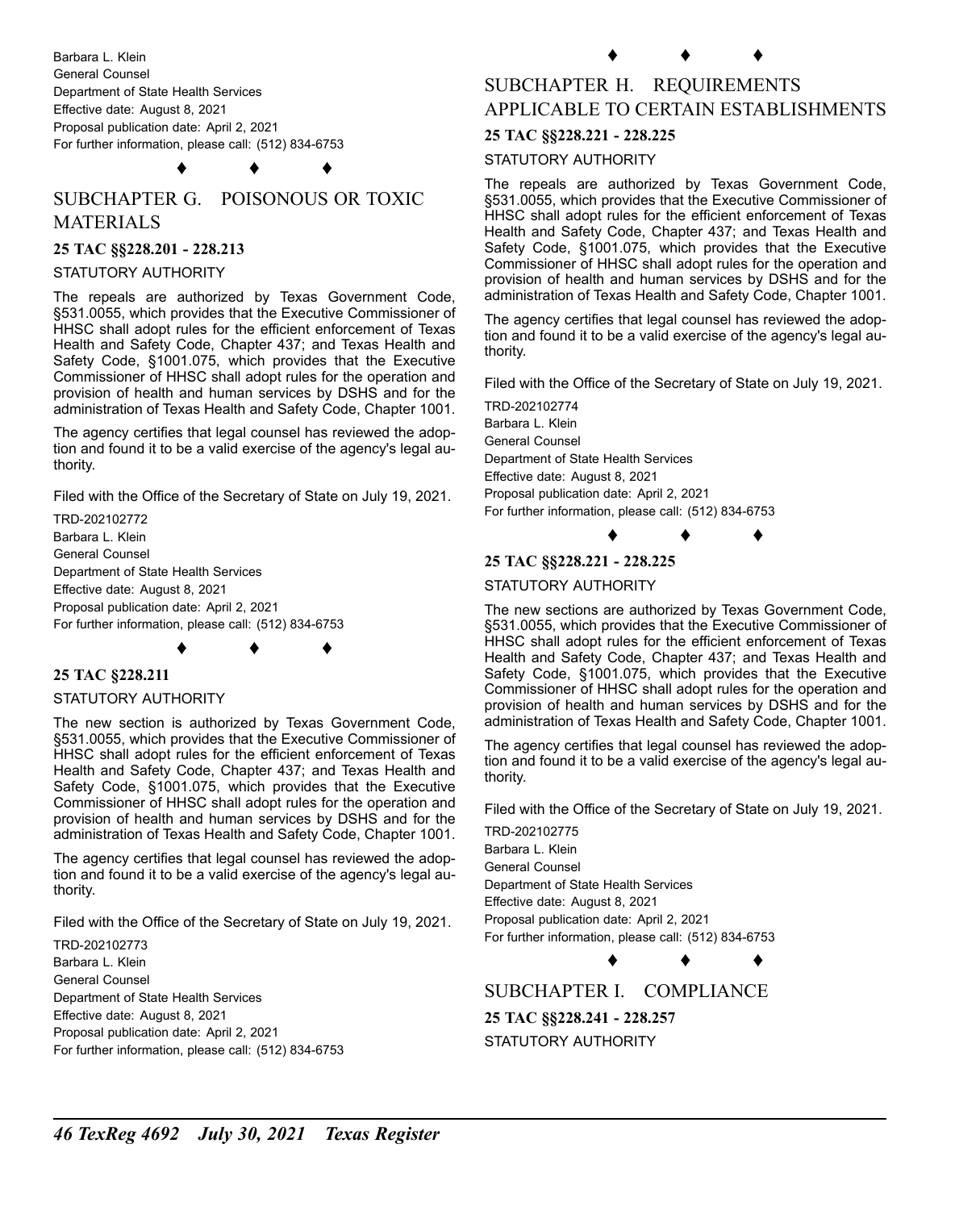The repeals are authorized by Texas Government Code, §531.0055, which provides that the Executive Commissioner of HHSC shall adopt rules for the efficient enforcement of Texas Health and Safety Code, Chapter 437; and Texas Health and Safety Code, §1001.075, which provides that the Executive Commissioner of HHSC shall adopt rules for the operation and provision of health and human services by DSHS and for the administration of Texas Health and Safety Code, Chapter 1001.

The agency certifies that legal counsel has reviewed the adoption and found it to be a valid exercise of the agency's legal authority.

Filed with the Office of the Secretary of State on July 19, 2021.

TRD-202102776 Barbara L. Klein General Counsel Department of State Health Services Effective date: August 8, 2021 Proposal publication date: April 2, 2021 For further information, please call: (512) 834-6753

♦ ♦ ♦

#### **25 TAC §§228.241 - 228.246**

#### STATUTORY AUTHORITY

The new sections are authorized by Texas Government Code, §531.0055, which provides that the Executive Commissioner of HHSC shall adopt rules for the efficient enforcement of Texas Health and Safety Code, Chapter 437; and Texas Health and Safety Code, §1001.075, which provides that the Executive Commissioner of HHSC shall adopt rules for the operation and provision of health and human services by DSHS and for the administration of Texas Health and Safety Code, Chapter 1001.

The agency certifies that legal counsel has reviewed the adoption and found it to be a valid exercise of the agency's legal authority.

Filed with the Office of the Secretary of State on July 19, 2021.

TRD-202102777 Barbara L. Klein General Counsel Department of State Health Services Effective date: August 8, 2021 Proposal publication date: April 2, 2021 For further information, please call: (512) 834-6753

♦ ♦ ♦

### SUBCHAPTER J. PRIVATE WATER SYSTEMS

#### **25 TAC §§228.271 - 228.278**

#### STATUTORY AUTHORITY

The repeals are authorized by Texas Government Code, §531.0055, which provides that the Executive Commissioner of HHSC shall adopt rules for the efficient enforcement of Texas Health and Safety Code, Chapter 437; and Texas Health and Safety Code, §1001.075, which provides that the Executive Commissioner of HHSC shall adopt rules for the operation and provision of health and human services by DSHS and for the administration of Texas Health and Safety Code, Chapter 1001.

The agency certifies that legal counsel has reviewed the adoption and found it to be a valid exercise of the agency's legal authority.

Filed with the Office of the Secretary of State on July 19, 2021.

TRD-202102778 Barbara L. Klein General Counsel Department of State Health Services Effective date: August 8, 2021 Proposal publication date: April 2, 2021 For further information, please call: (512) 834-6753

♦ ♦ ♦

# **TITLE 26. HEALTH AND HUMAN SERVICES** PART 1. HEALTH AND HUMAN SERVICES COMMISSION

### CHAPTER 556. NURSE AIDES

#### **26 TAC §§556.2, 556.3, 556.6, 556.9**

The Texas Health and Human Services Commission (HHSC) adopts amendments to §556.2, concerning Definitions; §556.3, concerning Nurse Aide Training and Competency Evaluation Program (NATCEP) Requirements; §556.6, concerning Competency Evaluation Requirements; and §556.9, concerning Nurse Aide Registry and Renewal; in Title 26, Part 1, Chapter 556, Nurse Aides.

The amendments to §§556.2, 556.3, 556.6, and 556.9 are adopted with changes to the proposed text as published in the March 12, 2021, issue of the *Texas Register* (46 TexReg 1597). These rules will be republished.

#### BACKGROUND AND JUSTIFICATION

A NATCEP is a program approved by HHSC to train and evaluate an individual's ability to work as a nurse aide in a nursing facility. Currently, all NATCEP training is provided in a classroom and clinical setting. The purpose of the adopted rules is to allow a NATCEP provider to offer certain components of required training online.

The rules respond to a critical shortage in trained nurse aides in nursing homes. External stakeholders, such as Texas Health Care Association and Leading Age, requested that HHSC allow NATCEP providers to offer online training opportunities for portions of the NATCEP classroom curriculum. This option is intended to increase the number of nurse aides qualified for employment in a nursing facility.

Due to the challenges presented by the COVID-19 pandemic and the need for greater awareness and emphasis on infection control, the adopted rules increase the number of hours of infection control training a NATCEP must provide and require all nurse aides to complete a course in infection control each year.

The rules implement legislative amendments to Texas Administrative Code §556.3(e)(3) to provide that HHSC does not approve a NATCEP offered by or in a facility if, within the previous two years, the facility has been assessed a civil money penalty of not less than \$5,000, as adjusted annually for inflation under 45 Code of Federal Regulations (CFR), Part 102, for deficiencies in nursing facility standards. This change was made to link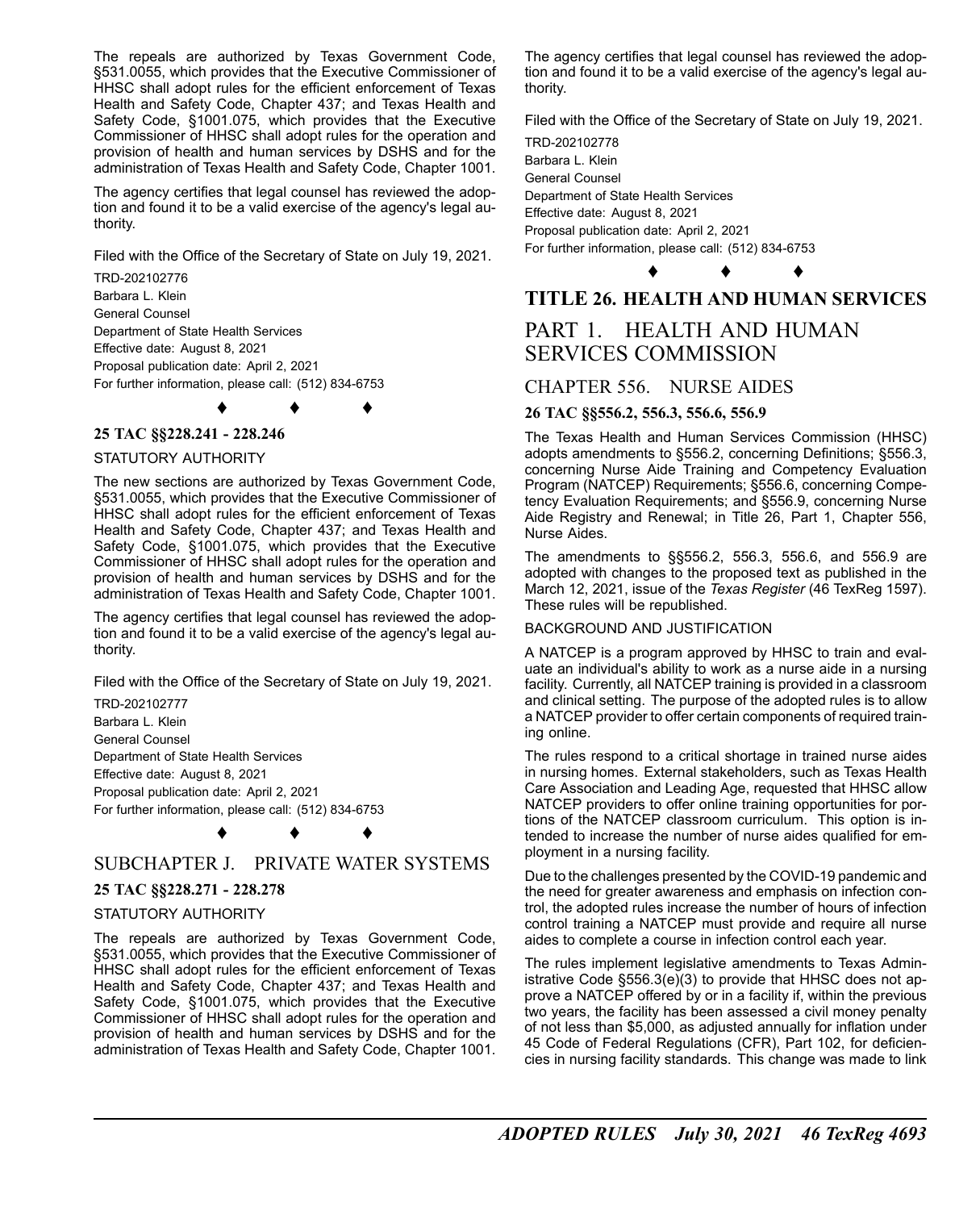the dollar amount referenced in the rule to the amount specified by the Centers for Medicare and Medicaid Services, as adjusted annually for inflation.

#### COMMENTS

The 31-day comment period ended April 12, 2021. During this period, HHSC did not receive any comments regarding the proposed rules.

HHSC amended §556.2 to improve clarity and consistency; the definition for NATCEP was moved to define the term as spelled out, instead of by acronym, and the definitions were renumbered accordingly.

HHSC amended proposed §556.3 to improve clarity with minor editorial changes to improve punctuation and remove repeated words, change "trainees" to "the trainee," and specify Texas for the Department of State Health Services and Board of Nursing; and to clarify the requirement in §556.3(e)(3), that HHSC will not approve a NATCEP offered by or in a facility if, within the previous two years, the facility has been assessed a civil money penalty of not less than \$5,000 under 45 CFR Part 102 for deficiencies in nursing facility standards. The amendment ties the dollar amount referenced in this subsection to the dollar amount found in 45 CFR Part 102, which is adjusted annually for inflation.

#### STATUTORY AUTHORITY

The amendments are adopted under Texas Government Code §531.0055, which provides that the Executive Commissioner of HHSC shall adopt rules for the operation and provision of services by the health and human services agencies; §53.021, which provides HHSC with the authority to administer federal funds and plan and direct the Medicaid program in each agency that is a portion of the Medicaid program; Texas Human Resources Code §32.021, which provides that HHSC shall adopt rules necessary for the proper and efficient operation of the Medicaid program; and Texas Health and Safety Code, Chapter 250, which requires HHSC to maintain a Nurse Aide Registry.

#### *§556.2. Definitions.*

The following words and terms, when used in this chapter, have the following meanings, unless the context clearly indicates otherwise.

(1) Abuse--The willful infliction of injury, unreasonable confinement, intimidation, or punishment with resulting physical harm, pain, or mental anguish.

(2) Act--The Social Security Act, codified at United States Code, Title 42, Chapter 7.

(3) Active duty--Current full-time military service in the armed forces of the United States or as a member of the Texas military forces, as defined in Texas Government Code §437.001, or similar military service of another state.

(4) Active status--The designation given to a nurse aide listed on the NAR who is eligible to work in a nursing facility.

(5) Armed forces of the United States--The Army, Navy, Air Force, Space Force, Coast Guard, or Marine Corps of the United States, including reserve units of those military branches.

(6) Classroom training--The teaching of curriculum components through in-person instruction taught in a physical classroom location, which may include skills practice, or through online instruction taught in a virtual classroom location.

(7) Clinical training--The teaching of hands-on care of residents in a nursing facility under the required level of supervision of a licensed nurse, which may include skills practice prior to performing the skills through hands-on care of a resident. The clinical training provides the opportunity for a trainee to learn to apply the classroom training to the care of residents with the assistance and required level of supervision of the instructor.

(8) Competency evaluation--A written or oral examination and a skills demonstration administered by a skills examiner to test the competency of a trainee.

(9) Competency evaluation application--An HHSC form used to request HHSC approval to take a competency evaluation.

(10) Curriculum--The publication titled Texas Curriculum for Nurse Aides in Long Term Care Facilities developed by HHSC.

(11) Direct supervision--Observation of a trainee performing skills in a NATCEP.

(12) Employee misconduct registry (EMR)--The registry maintained by HHSC in accordance with Texas Health and Safety Code, Chapter 253, to record findings of reportable conduct by certain unlicensed employees.

(13) Facility--A nursing facility that participates in Medicaid, a skilled nursing facility that participates in Medicare, or a nursing facility that participates in both Medicaid and Medicare.

(14) Facility-based NATCEP--A NATCEP offered by or in a facility.

(15) General supervision--Guidance and ultimate responsibility for another person in the performance of certain acts.

(16) HHSC--The Texas Health and Human Services Commission or its designee.

(17) Infection control--Principles and practices that prevent or stop the spread of infections in the facility setting.

(18) Informal Review (IR)--An opportunity for a nurse aide to dispute a finding of misconduct by providing testimony and supporting documentation to an impartial HHSC staff person.

(19) Licensed health professional--A person licensed to practice healthcare in the state of Texas including:

- (A) a physician;
- (B) a physician assistant;
- (C) a physical, speech, or occupational therapist;
- (D) a physical or occupational therapy assistant;
- (E) a registered nurse;
- (F) a licensed vocational nurse; or
- (G) a licensed social worker.

(20) Licensed nurse--A registered nurse or licensed vocational nurse.

(21) Licensed vocational nurse (LVN)--An individual licensed by the Texas Board of Nursing to practice as a licensed vocational nurse.

(22) Military service member--A person who is on active duty.

(23) Military spouse--A person who is married to a military service member.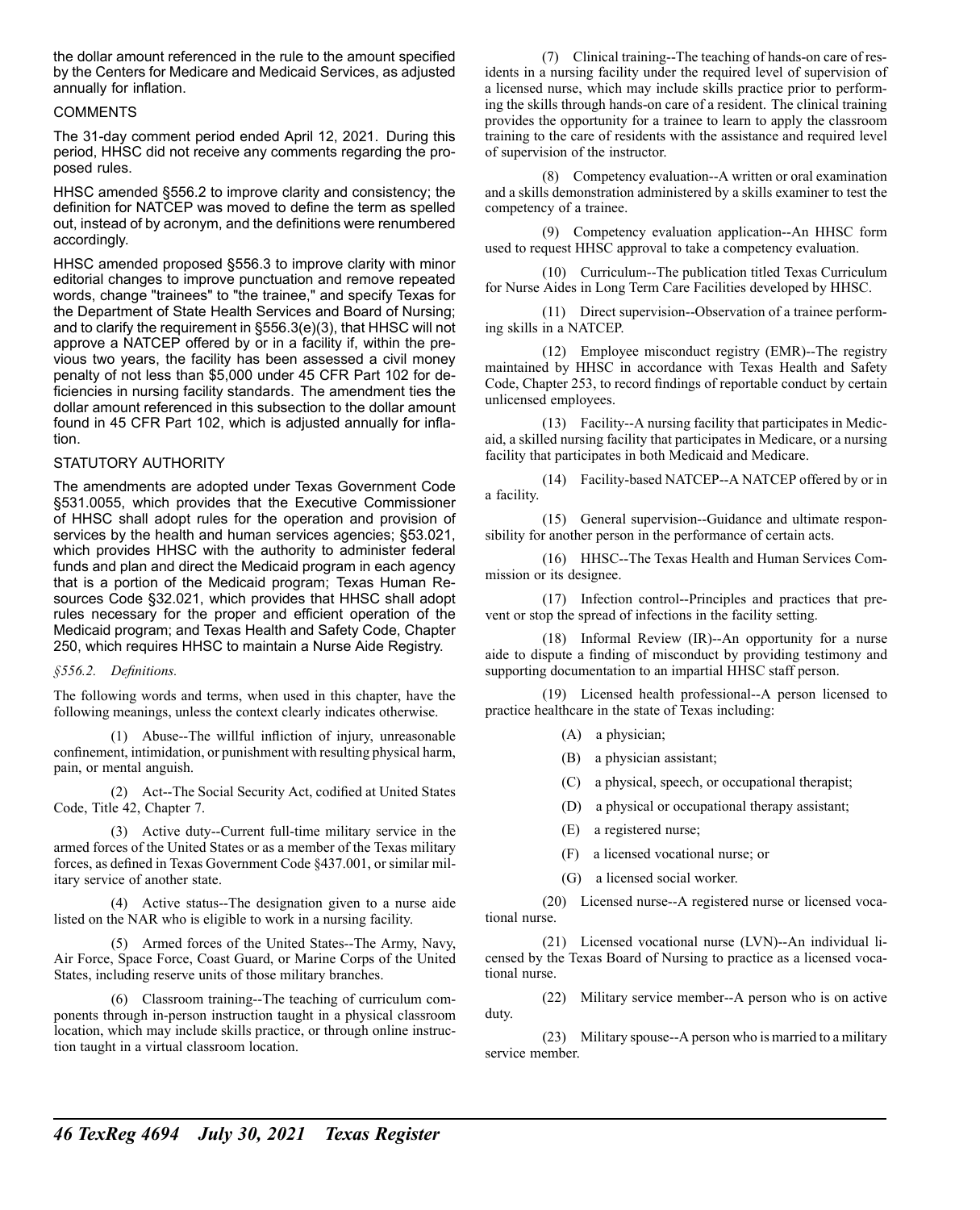(24) Military veteran--A person who has served on active duty and who was discharged or released from active duty.

(25) Misappropriation of resident property--The deliberate misplacement, exploitation, or wrongful, temporary or permanent use of a resident's belongings or money without the resident's consent.

(26) Neglect--The failure to provide goods and services necessary to avoid physical harm, mental anguish, or mental illness.

(27) Non-facility-based NATCEP--A NATCEP not offered by or in a facility.

(28) Nurse aide--An individual who provides nursing or nursing-related services to residents in a facility under the supervision of a licensed nurse and who has successfully completed a NATCEP or has been determined competent by waiver or reciprocity. This term does not include an individual who is a licensed health professional or a registered dietitian or who volunteers services without monetary compensation.

(29) Nurse Aide Registry (NAR)--A listing of nurse aides, maintained by HHSC, that indicates if a nurse aide has active status, revoked status, or is unemployable based on a finding of having committed an act of abuse, neglect, or misappropriation of resident property.

(30) Nurse aide training and competency evaluation program (NATCEP)--A program approved by HHSC to train and evaluate an individual's ability to work as a nurse aide in a facility.

(31) Nurse aide training and competency evaluation program (NATCEP) application--A HHSC form used to request HHSC initial approval to offer a NATCEP, to renew approval to offer a NAT-CEP, or to request HHSC approval of changed information in an approved NATCEP application.

(32) Nursing services--Services provided by nursing personnel that include, but are not limited to:

(A) promotion and maintenance of health;

(B) prevention of illness and disability;

(C) management of health care during acute and chronic phases of illness;

(D) guidance and counseling of individuals and families; and

(E) referral to other health care providers and community resources when appropriate.

(33) Performance record--An evaluation of a trainee's performance of major duties and skills taught by a NATCEP.

(34) Person--A corporation, organization, partnership, association, natural person, or any other legal entity that can function legally.

(35) Personal protective equipment (PPE)--Specialized clothing or equipment, worn by an employee for protection against infectious materials.

(36) Program director--An individual who is approved by HHSC and meets the requirements in  $\S 556.5(a)$  of this chapter (relating to Program Director, Program Instructor, Supplemental Trainers, and Skills Examiner Requirements).

(37) Program instructor--An individual who is approved by HHSC to conduct the training in a NATCEP and who meets the requirements in §556.5(b) of this chapter.

(38) Resident--An individual accepted for care or residing in a facility.

(39) Registered nurse (RN)--An individual licensed by the Texas Board of Nursing to practice professional nursing.

(40) Skills examiner--An individual who is approved by HHSC and meets the requirements in §556.5(d) of this chapter.

(41) Trainee--An individual who is enrolled in and attending, but has not completed, a NATCEP.

*§556.3. Nurse Aide Training and Competency Evaluation Program (NATCEP) Requirements.*

(a) To train nurse aides, a facility must apply for and obtain approval from HHSC to offer a NATCEP or the facility must contract with another entity offering a NATCEP.

(b) A person that wants to offer a NATCEP must file a complete NATCEP application with HHSC.

(c) A person applying to offer a NATCEP must submit a separate NATCEP application for each location from which training is delivered or administered.

(d) A NATCEP application must identify one or more facilities that the NATCEP uses as a clinical site.

(e) HHSC does not approve a NATCEP offered by or in a facility if, within the previous two years, the facility:

(1) has operated under a waiver concerning the services of a registered nurse under  $$1819(b)(4)(C)(ii)(II)$  or  $$1919(b)(4)(C)(i)$ . (ii) of the Act;

(2) has been subjected to an extended or partially extended survey under  $\frac{81819(g)(2)(B)(i)}{2}$  or  $\frac{81919(g)(2)(B)(i)}{2}$  of the Act;

(3) has been assessed a civil money penalty of not less than \$5,000 as adjusted annually under 45 CFR part 102 for deficiencies in nursing facility standards, as described in §1819(h)(2)(B)(ii) or  $§1919(h)(2)(A)(ii)$  of the Act;

(4) has been subjected to denial of payment under Title XVIII or Title XIX of the Act;

(5) has operated under state-appointed temporary management to oversee the operation of the facility under §1819(h) or §1919(h) of the Act;

(6) had its participation agreement terminated under §1819(h)(4) or §1919(h)(1)(B)(i) of the Act; or

(7) pursuant to state action, closed or had its residents transferred under §1919(h)(2) of the Act.

(f) A facility that is prohibited from offering a NATCEP under subsection (e) of this section must contract with a person who has not been employed by the facility or by the facility's owner to offer NAT-CEP in accordance with  $\S 1819(f)(2)$  and  $\S 1919(f)(2)$  of the Act if:

(1) the NATCEP is offered to employees of the facility that is prohibited from training nurse aides under subsection (e) of this section;

(2) the NATCEP is offered in, but not by, the prohibited facility;

(3) there is no other NATCEP offered within a reasonable distance from the facility; and

(4) an adequate environment exists for operating a NAT-CEP in the facility.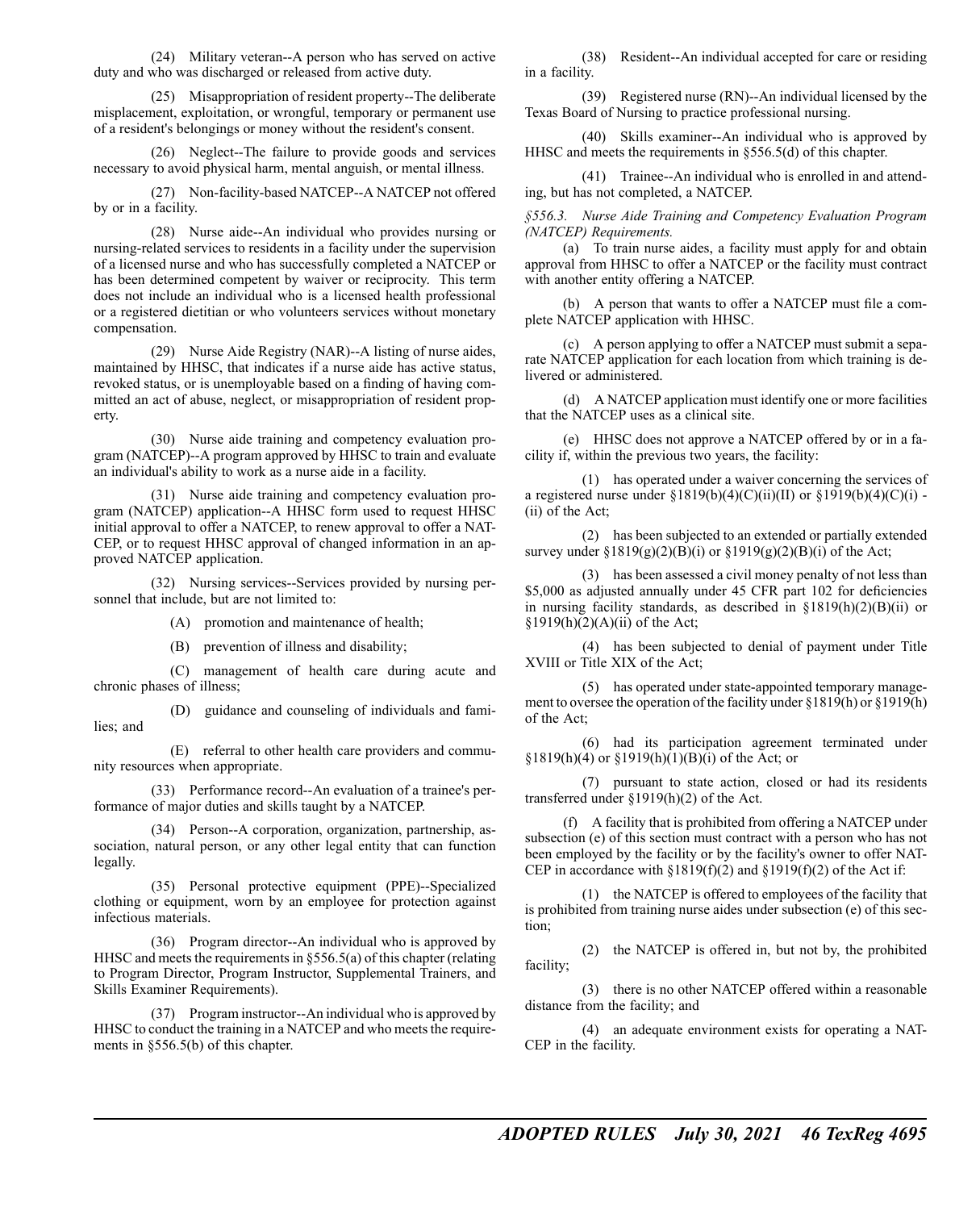(g) A person who wants to contract with a facility in accordance with subsection (f) of this section must submit a completed application to HHSC in accordance with §556.4 of this chapter (relating to Filing and Processing an Application for a Nurse Aide Training and Competency Evaluation Program (NATCEP)) and include the name of the prohibited facility in the application. HHSC may withdraw the application within two years of approving it if HHSC determines that the facility is no longer prohibited from offering a NATCEP.

(h) A NATCEP must provide at least 100 hours of training to a trainee. The 100 hours must include:

(1) 60 hours of classroom training; and

(2) 40 hours of clinical training with at least one program instructor for every 10 trainees.

(i) A NATCEP that provides online training must:

(1) maintain records in accordance with subsection (q) of this section and otherwise comply with this chapter;

(2) adopt, implement, and enforce a policy and procedures for establishing that a trainee who registers in an online training is the same trainee who participates in and completes the course. This policy and associated procedures must describe the procedures the NATCEP uses to:

(A) verify a trainee's identity;

(B) ensure protection of a trainee's privacy and personal information; and

(C) document the hours completed by each trainee; and

(3) verify on the NATCEP application that the online course has the security features required under paragraph (2) of this subsection.

(j) A NATCEP must teach the curriculum established by HHSC and described in the Code of Federal Regulations, Title 42, §483.152. The NATCEP must include at least 16 introductory hours of classroom training in the following areas before a trainee has any direct contact with a resident:

(1) communication and interpersonal skills;

(2) infection control;

(3) safety and emergency procedures, including the Heimlich maneuver;

(4) promoting a resident's independence;

- (5) respecting a resident's rights;
- (6) basic nursing skills, including:
	- (A) taking and recording vital signs;
	- (B) measuring and recording height and weight;
	- (C) caring for a resident's environment;

(D) recognizing abnormal changes in body functioning and the importance of reporting such changes to a supervisor; and

(E) caring for a resident when death is imminent;

(7) personal care skills, including:

- (A) bathing;
- (B) grooming, including mouth care;
- (C) dressing;
- (D) toileting;
- (E) assisting with eating and hydration;
- (F) proper feeding techniques;
- (G) skin care; and

dent;

ity;

(H) transfers, positioning, and turning;

(8) mental health and social service needs, including:

(A) modifying the aide's behavior in response to a resident's behavior;

(B) awareness of developmental tasks associated with the aging process;

(C) how to respond to a resident's behavior;

(D) allowing a resident to make personal choices, providing and reinforcing other behavior consistent with the resident's dignity; and

(E) using a resident's family as a source of emotional support;

(9) care of cognitively impaired residents, including:

(A) techniques for addressing the unique needs and behaviors of a resident with a dementia disorder including Alzheimer's disease;

(B) communicating with a cognitively impaired resi-

(C) understanding the behavior of a cognitively impaired resident;

(D) appropriate responses to the behavior of a cognitively impaired resident; and

(E) methods of reducing the effects of cognitive impairments;

(10) basic restorative services, including:

(A) training a resident in self care according to the resident's abilities;

(B) use of assistive devices in transferring, ambulation, eating, and dressing;

(C) maintenance of range of motion;

(D) proper turning and positioning in bed and chair;

(E) bowel and bladder training; and

(F) care and use of prosthetic and orthotic devices; and

(11) a resident's rights, including:

(A) providing privacy and maintenance of confidential-

(B) promoting the resident's right to make personal choices to accommodate their needs;

(C) giving assistance in resolving grievances and disputes;

(D) providing needed assistance in getting to and participating in resident, family, group, and other activities;

(E) maintaining care and security of the resident's personal possessions;

(F) promoting the resident's right to be free from abuse, mistreatment, and neglect and the need to report any instances of such treatment to appropriate facility staff; and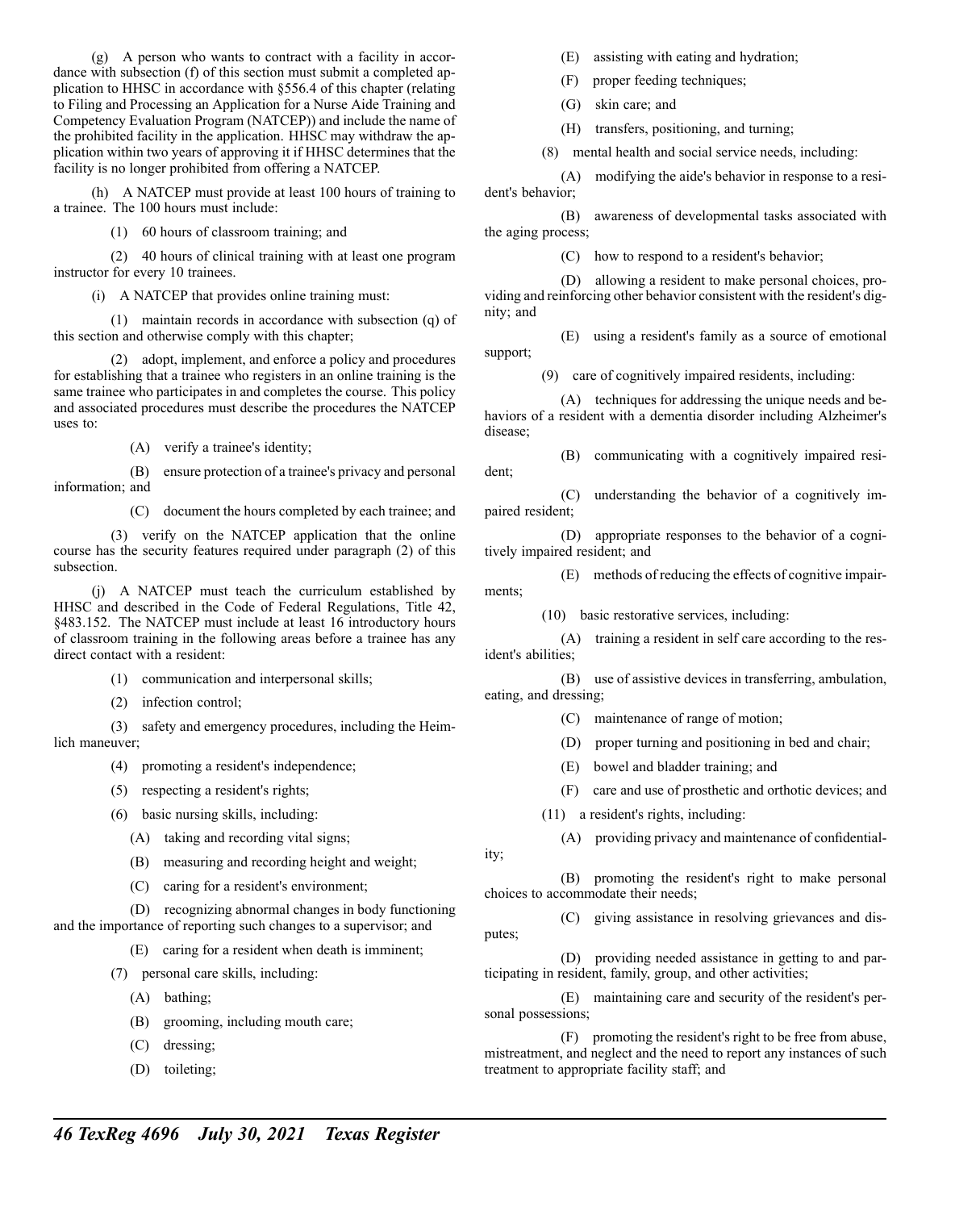(G) avoiding the need for restraints in accordance with current professional standards.

(k) A NATCEP must have a program director and a program instructor when the NATCEP applies for initial approval by HHSC in accordance with §556.7 of this chapter (relating to Review and Reapproval of a Nurse Aide Training and Competency Evaluation Program (NATCEP)) and to maintain HHSC approval. The program director and program instructor must meet the requirements of §556.5(a) and (b) of this chapter (relating to Program Director, Program Instructor, Supplemental Trainers, and Skills Examiner Requirements).

(l) A NATCEP must teach eight hours of infection control that includes the proper use of personal protective equipment (PPE) before a trainee has any direct contact with a resident.

(m) A NATCEP must verify that a trainee:

(1) is not listed on the NAR in revoked status;

(2) is not listed as unemployable on the EMR; and

(3) has not been convicted of a criminal offense listed in Texas Health and Safety Code (THSC) §250.006(a) or convicted of a criminal offense listed in THSC §250.006(b) within the five years immediately before participating in the NATCEP.

(n) A NATCEP must ensure that a trainee:

(1) completes the first 16 introductory hours of training (Section I of the curriculum) before having any direct contact with a resident;

(2) only performs services for which the trainee has been trained and has been found to be proficient by a program instructor;

(3) is under the direct supervision of a licensed nurse when performing skills as part of a NATCEP until the trainee has been found competent by the program instructor to perform that skill;

(4) is under the general supervision of a licensed nurse when providing services to a resident after a trainee has been found competent by the program instructor; and

(5) is clearly identified as a trainee during the clinical training portion of the NATCEP.

(o) A NATCEP must submit a NATCEP application to HHSC if the information in an approved NATCEP application changes. A NATCEP may not continue training or start new training until HHSC approves the change. HHSC conducts a review of the NATCEP information if HHSC determines the changes are substantive.

(p) A NATCEP must use an HHSC performance record to document major duties or skills taught, trainee performance of a duty or skill, satisfactory or unsatisfactory performance, and the name of the instructor supervising the performance. At the completion of the NAT-CEP, the trainee and the employer, if applicable, will receive a copy of the performance record.

(q) A NATCEP must maintain records for each session of classroom training, whether offered in person or online, and of clinical training, and must make these records available to HHSC or its designees at any reasonable time.

(1) The classroom and clinical training records must include:

ing;

(A) dates and times of all classroom and clinical train-

(B) the full name and social security number of each trainee;

(C) a record of the date and time of each classroom and clinical training session a trainee attends;

(D) a final course grade that indicates pass or fail for each trainee; and

(E) a physical or electronic sign-in record for each classroom and clinical training session. An electronic sign-in must include a form of identity verification for the trainee conducted in compliance with the requirements of subsection  $(i)(2)$  of this section.

(2) A NATCEP must provide to HHSC, on the NATCEP application, the physical address where all records are maintained and must notify HHSC of any change in the address provided.

(r) A facility must not charge a nurse aide for any portion of the NATCEP, including any fees for textbooks or other required course materials, if the nurse aide is employed by or has received an offer of employment from a facility on the date the nurse aide begins a NAT-CEP.

(s) HHSC reimburses a nurse aide for a portion of the costs incurred by the nurse aide to complete a NATCEP if the nurse aide is employed by or has received an offer of employment from a facility within 12 months after completing the NATCEP.

(t) HHSC must approve a NATCEP before the NATCEP solicits or enrolls trainees.

(u) HHSC approval of a NATCEP only applies to the required curriculum and hours. HHSC does not approve additional content or hours.

(v) A new employee or trainee orientation given by a facility to a nurse aide employed by the facility does not constitute a part of a NATCEP.

(w) A NATCEP that provides training to renew a nurse aide's listing on the NAR must include training in geriatrics and the care of residents with a dementia disorder, including Alzheimer's disease.

*§556.6. Competency Evaluation Requirements.*

(a) Only HHSC, or an entity HHSC approves, may provide a competency evaluation, which must be administered by a skills examiner at an approved evaluation site.

(b) A trainee is eligible to take a competency evaluation if the trainee has successfully completed the training portion of a NATCEP, as determined by the program director, or is eligible under §556.11 of this chapter (relating to Waiver, Reciprocity, and Exemption Requirements).

(c) If a trainee cannot take a competency evaluation at the NATCEP location where the trainee received training, the trainee may take a competency evaluation at another location approved to offer the evaluation.

(d) An eligible trainee must obtain from the program director a signed competency evaluation application and a certificate or letter of completion of training. The trainee must arrange to take the competency evaluation at an approved location and must follow the instructions on the competency evaluation application.

(e) A NATCEP must:

(1) promptly, after one of its trainees successfully completes the NATCEP training, approve the trainee to take a competency evaluation;

(2) provide the trainee with information regarding scheduling a competency evaluation; and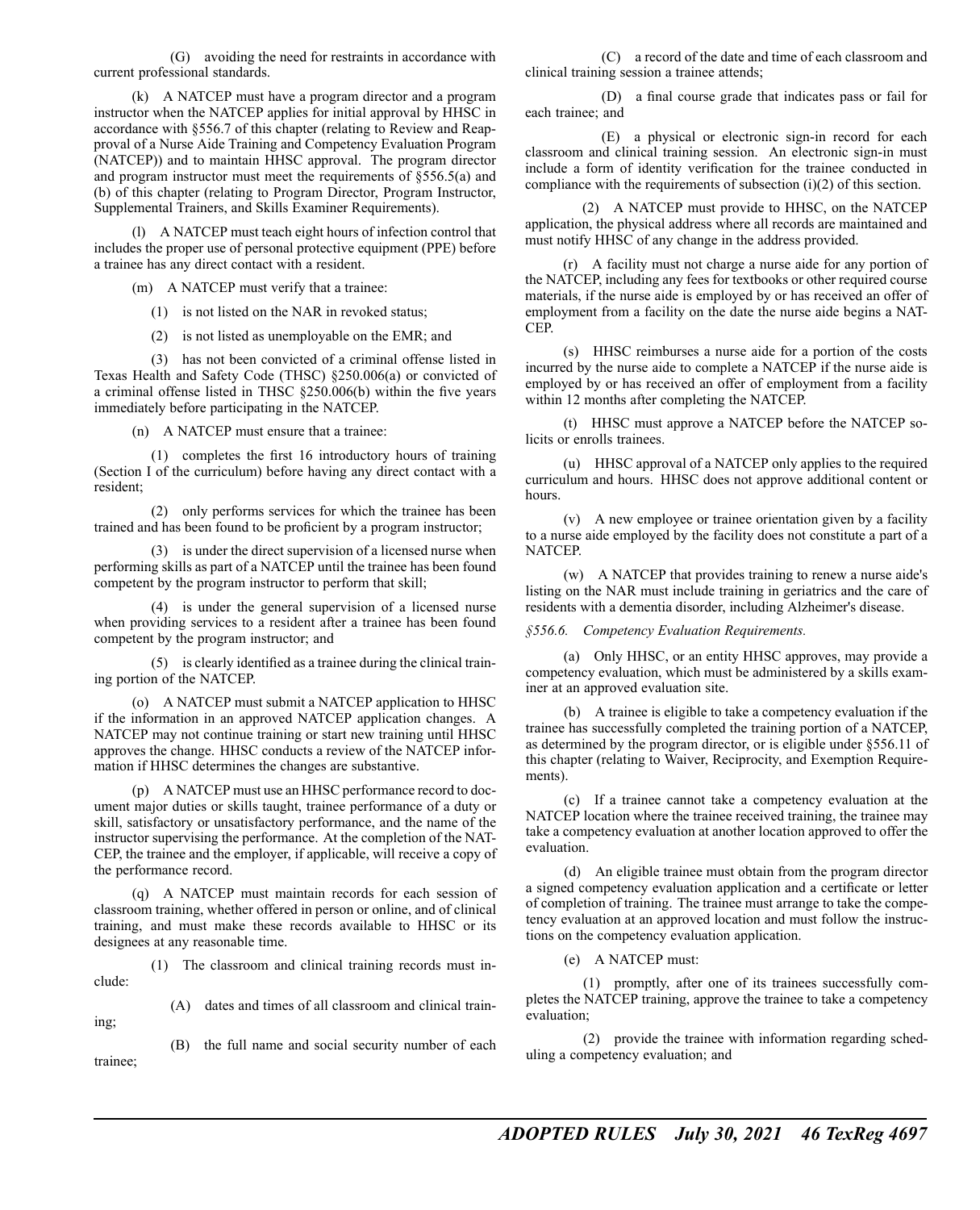(3) ensure that the trainee accurately completes the competency evaluation applications.

(f) A trainee must:

(1) take a competency evaluation within 24 months after completing the training portion of a NATCEP;

(2) verify the arrangements for a competency evaluation;

(3) complete a competency evaluation application and submit the application in accordance with application instructions;

(4) request another competency evaluation if the trainee fails a competency evaluation; and

(5) meet any other procedural requirements specified by HHSC or its designated skills examiner.

(g) A competency evaluation must consist of:

(1) a skills demonstration that requires the trainee to demonstrate five randomly selected skills drawn from a pool of skills that are generally performed by nurse aides, including all personal care skills listed in the curriculum; and

(2) a written or oral examination, which includes 60 scored multiple choice questions selected from a pool of test items that address each course requirement in the curriculum. Written examination questions must be printed in a test booklet with a separate answer sheet. An oral examination must be a recorded presentation read from a prepared text in a neutral manner that includes questions to test reading comprehension.

(h) A trainee with a disability, including a trainee with dyslexia as defined in Texas Education Code §51.970 (relating to Instructional Material for Blind and Visually Impaired Students and Students with Dyslexia), may request a reasonable accommodation for the competency evaluation under the Americans with Disabilities Act.

(i) To successfully complete the competency evaluation, a trainee must achieve a score HHSC designates as a passing score on:

(1) the skills demonstration; and

(2) the written or oral examination.

(j) A trainee who fails the skills demonstration or the written or oral examination may retake the competency evaluation twice.

(1) A trainee must be advised of the areas of the competency evaluation that the trainee did not pass.

(2) If a trainee fails a competency evaluation three times, the trainee must complete the training portion of a NATCEP before taking a competency evaluation again.

(k) HHSC informs a trainee before taking a competency evaluation that HHSC records successful completion of the competency evaluation on the NAR.

(l) HHSC records successful completion of the competency evaluation on the NAR within 30 days after the date the trainee passes the competency evaluation.

(m) A facility must not offer or serve as a competency evaluation site if the facility is prohibited from offering a NATCEP under the provisions of §556.3(e) of this chapter (relating to Nurse Aide Training and Competency Evaluation Program (NATCEP) Requirements).

(n) A trainee may not be charged for any portion of a competency evaluation if the trainee is employed by or has received an offer of employment from a facility on the date the trainee takes the competency evaluation.

(o) HHSC reimburses a nurse aide for a portion of the costs incurred by the individual to take a competency evaluation if the individual is employed as a nurse aide by, or has received an offer of employment from, a facility within 12 months after taking the competency evaluation.

#### *§556.9. Nurse Aide Registry and Renewal.*

(a) To be listed on the NAR as having active status, a nurse aide must successfully complete a NATCEP, as described in §556.6(i) of this chapter (relating to Competency Evaluation Requirements).

(b) HHSC does not charge a fee to list a nurse aide on the NAR or to renew the nurse aide's listing of active status on the NAR.

(c) A nurse aide listed on the NAR must inform HHSC of the nurse aide's current address and telephone number.

(d) A listing of active status on the NAR expires 24 months after the nurse aide is listed on the NAR or 24 months after the last date of verified employment as a nurse aide, whichever is earlier. To renew active status on the NAR, the following requirements must be met:

(1) A facility must submit a HHSC Employment Verification form to HHSC that documents that the nurse aide has performed paid nursing or nursing-related services at the facility during the preceding year.

(2) A nurse aide must submit a HHSC Employment Verification form to HHSC to document that the nurse aide has performed paid nursing or nursing-related services, if documentation is not submitted in accordance with paragraph (1) of this subsection by the facility or facilities where the nurse aide was employed.

(3) A nurse aide must complete an HHSC course in infection control and proper use of PPE every year.

(4) A nurse aide must complete at least 24 hours of in-service education every two years. The in-service education must include training in geriatrics and the care of residents with a dementia disorder, including Alzheimer's disease. The in-service education must be provided by:

(A) a facility;

(B) an approved NATCEP;

(C) HHSC; or

(D) a healthcare entity, other than a facility, licensed or certified by HHSC, the Texas Department of State Health Services, or the Texas Board of Nursing.

(5) No more than 12 hours of the in-service education required by paragraph (4) of this subsection may be provided by an entity described in paragraph (4)(D) of this subsection.

The agency certifies that legal counsel has reviewed the adoption and found it to be a valid exercise of the agency's legal authority.

Filed with the Office of the Secretary of State on July 19, 2021.

TRD-202102779 Karen Ray Chief Counsel Health and Human Services Commission Effective date: August 8, 2021 Proposal publication date: March 12, 2021 For further information, please call: (512) 438-3161

♦ ♦ ♦